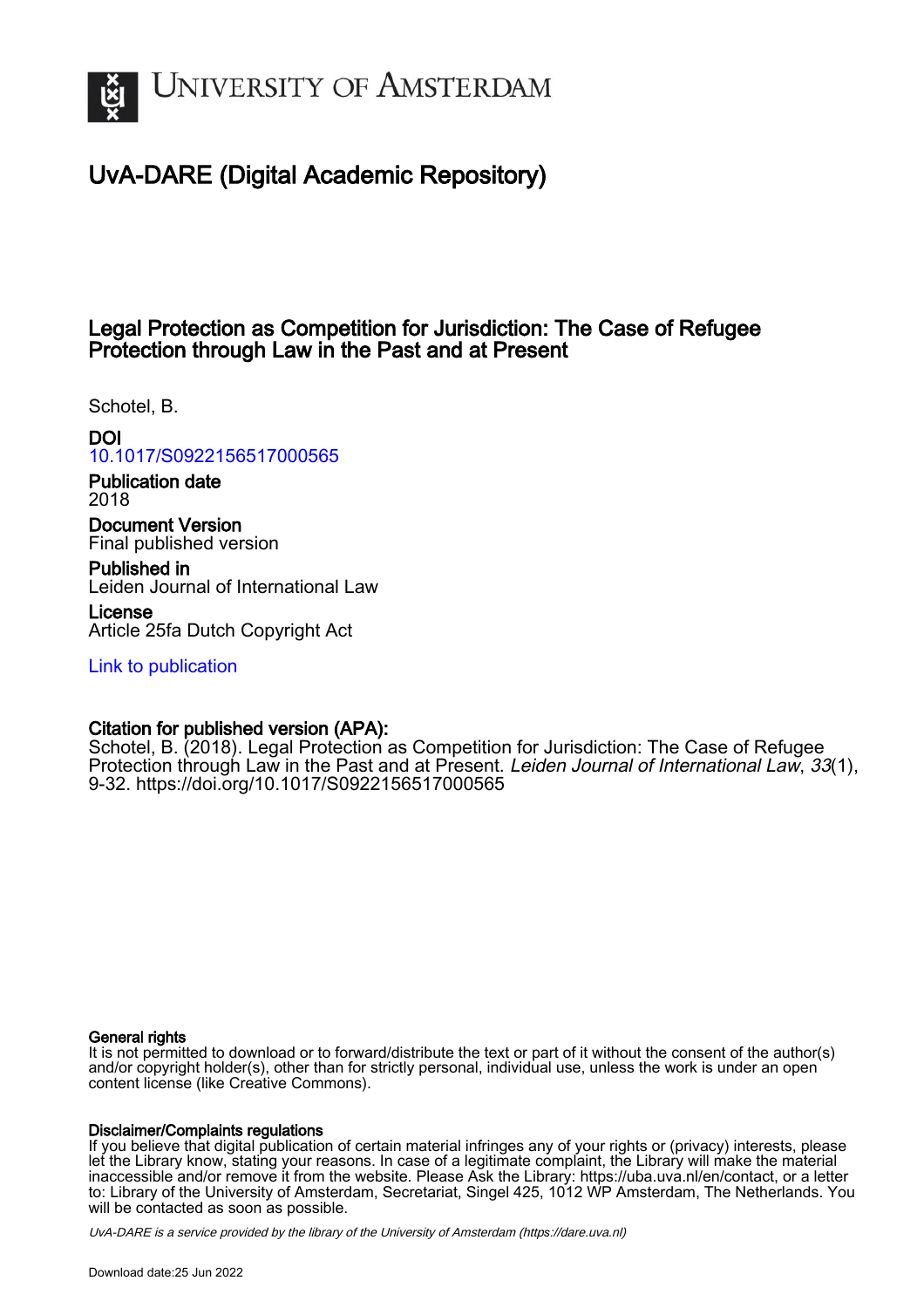## **INTERNATIONAL LAW AND PRACTICE**

# **Legal Protection as Competition for Jurisdiction: The Case of Refugee Protection through Law in the Past and at Present**

BAS SCHOTEL∗

#### **Abstract**

This article explores the structure of the legal protection of refugees in Europe today. To this end, it will contrast historical arrangements providing protection to refugees, namely church asylum in the late Middle Ages and refuge for religious minorities, with the current European refugee regime, that is the Common European Asylum System (CEAS), in particular the Dublin system. The central claim of this article is that a basic condition for the legal protection of refugees is the existence of multiple jurisdictions, which in turn caters for competition for jurisdiction. The official logic of the CEAS, however, endorses harmonization, unity and the hierarchy of jurisdictions rather than a competition between jurisdictions. This partially explains the difficulties under theCEASin organizing the protection of refugees throughlaw. In policy terms, this article supports calls for reconsidering the Dublin Regulation, since through the 'single jurisdiction' approach Dublin hampers the legal protection of refugees.

#### **Key words**

CEAS and the Dublin system; church asylum; competition for jurisdiction; legal protection; religious refugees

## 1. INTRODUCTION

In this article I explore the structure of legal protection, in particular the legal protection of refugees in Europe today. To this end, the article looks at arrangements providing protection to refugees in European history, namely church asylum in the late Middle Ages and refuge for religious minorities following the Counter-Reformation (also referred to as the Catholic Reformation). I will contrast the structure of the historical arrangements with the current European refugee regime, that is the CEAS, in particular the Dublin system. This historical and analytical exercise highlights the fundamental tensions within today's refugee regime and contributes

<sup>∗</sup> Lic. Rechten (Vrije Universiteit Brussel), LL. M. (Columbia University), PhD (Vrije Universiteit Brussel). As-sistant Professor of Legal Theory, University of Amsterdam [\[b.schotel1@uva.nl\]](mailto:b.schotel1@uva.nl). When writing this article I benefitted greatly from discussions with and comments from Markus Babo, Veit Bader, Juan Amaya-Castro, Leif Dahlberg, Maarten den Heijer, Gregor Noll, Thomas Spijkerboer, Vladislava Stoyanova, Eljalill Tauschinsky, Marc de Wilde, Ingo Venzke and three anonymous reviewers of this journal. The usual disclaimer applies.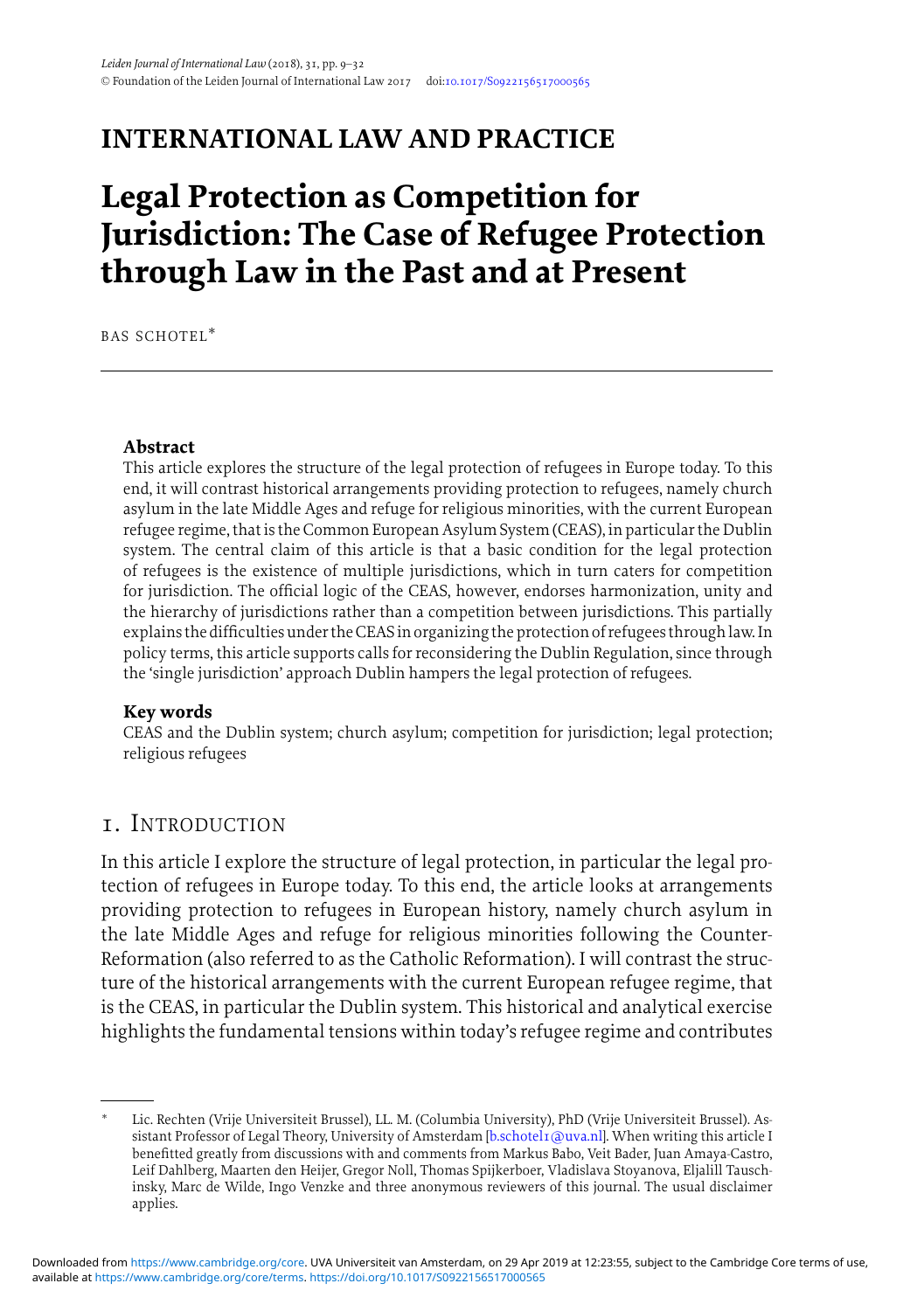to explaining partially the circumstances that enable or hamper the protection of refugees through law.

The central claim of this article is that a basic condition for the legal protection of refugees is the existence of multiple jurisdictions. This is the necessary basis for one of the driving forces for legal protection, namely competition over jurisdiction. The official logic of the CEAS, however, endorses harmonization, unity and the hierarchy ofjurisdictions rather than a plurality of and competition forjurisdictions. This insight partially explains the difficulties under the CEAS in organizing the protection of refugees through law. In concrete policy terms, the findings in this article suggest that the Dublin Regulation creates an institutional structure that hampers the legal protection of refugees.

For the purposes of this article a refugee means a person who seeks protection from prosecution, punishment and persecution. This notion is both broader and narrower than the meaning of a refugee under international refugee law. Many persons who received protection under historical asylum arrangements might not qualify as refugees under current law. Conversely, the ideal type of refugee under the current European refugee regime would not fit within historical asylum arrangements.

The article focuses on jurisdiction exercised by the courts or quasi-judicial authorities and executive authorities. I thus use jurisdiction in two ways: the jurisdiction of judicial authorities to decide a legal case, and the jurisdiction of executive authorities to take action against a person. I do not look at the competence to legislate. Competition for jurisdiction means a struggle between two or more authorities with regard to who has competence to deal with the matter.<sup>1</sup>

I use legal protection in a specific way – to mean protection through the law. For the purposes of this article, legal protection does not so much refer to the protection *of*(individual) rights, but to protection*by* invokinglaw andmakinglegal statements. In other words, the 'legal' aspect of legal protection is not an object of protection but a means that makes protection possible. So, under this particular understanding, the fact that legal rights or interests are protected does not necessarily amount to legal protection as such.What matters is that someone or something is protected because someone has invoked the law. My particular use of legal protection presupposes a *practice* whereby actors invoke the law and make legal statements.

This article takes as its cue the recent interest in the *legal* history of refugees and asylum.<sup>2</sup> But unlike existing studies, by making a comparison with the historical arrangements this article also seeks to reveal how the logic and structure of the current CEAS promote and hamper the legal protection of refugees. The article

 $1$  In my understanding competition for jurisdiction means that, in one way or another, jurisdictional claims are conflicting. It involves a struggle over hierarchy, not necessarily absolute. By the same token, it is crucial for my purposes that the struggle is ongoing: so, it is a struggle over hierarchy, but it does not establish a (definite) hierarchy.

<sup>2</sup> SeeM.T.Gil-Bazo, 'Asylum as aGeneral Principle of International Law', (2015) 27*International Journal of Refugee Law* 3 (drawing on the history of asylum to establish that the right to asylum is a principle of international law); M. Den Heijer, 'Diplomatic Asylum and the Assange Case', (2013) 26 LJIL 399; Special Issue: 'History of Refugee Protection' (2017) 30(2) *Journal of Refugee Studies*.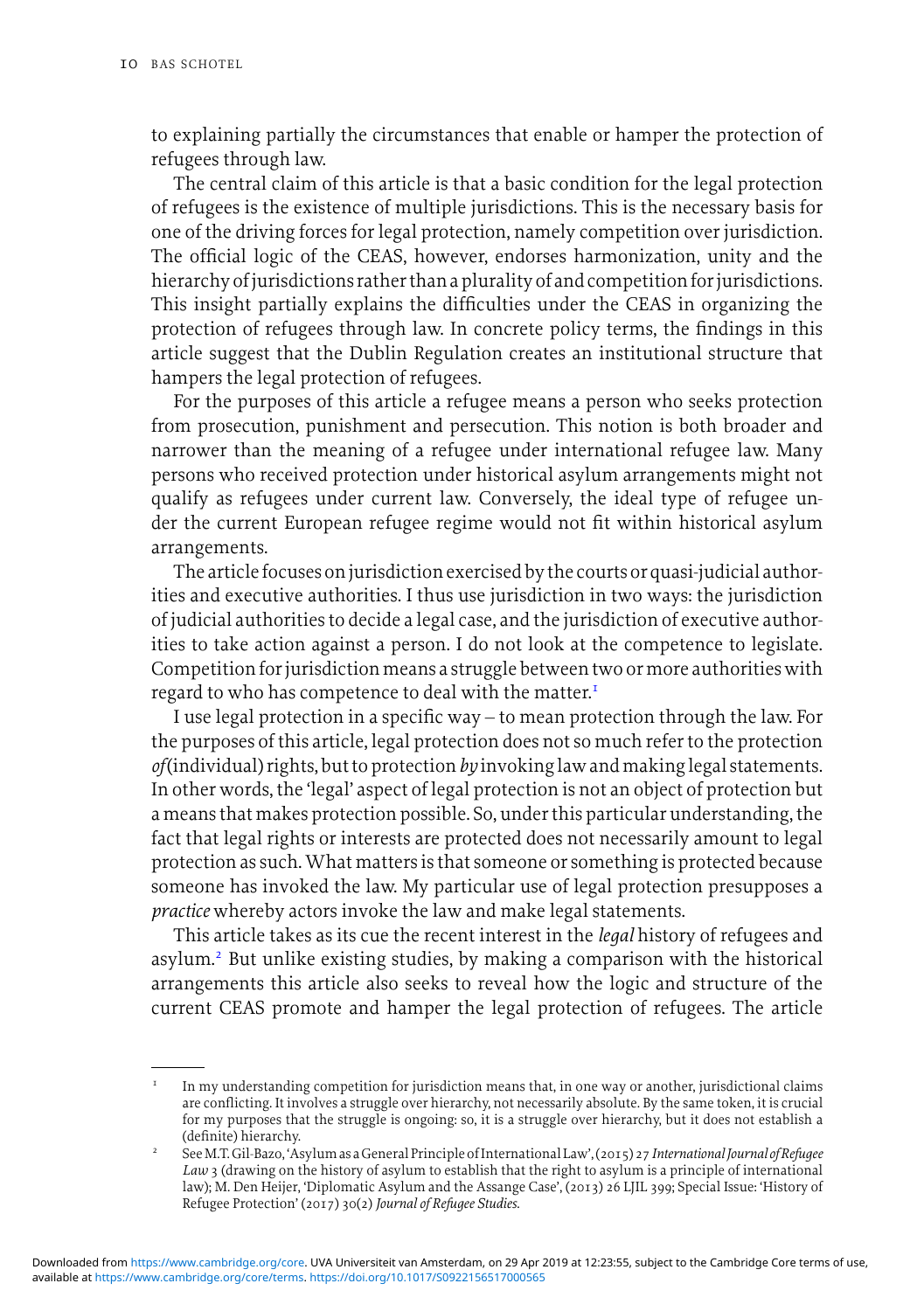focuses exclusively on historical legal arrangements for which there is evidence<sup>3</sup> of an actual practice. I rely on secondary literature describing these practices. But the secondary literature on which I rely is based on an examination of primary legal sources, especially case law.4 For instance, my focus on church asylum was triggered by the impressive study by P. Timbal Duclaux de Martin. His innumerous references to actual case law provided a signal that we are dealing with an actual *practised legal* mechanism offering protection to refugees through law.<sup>5</sup>

The article's focus on competition for jurisdiction stands in contrast with legitimate critiques from experts of refugee law on the fragmentation in international and EU refugee law and policies.<sup>6</sup> The lack of a fully integrated and harmonized approach in the EU caters for legal inequality, denial of responsibility to offer protection, etc. In other words, most experts of refugee law argue against competition for jurisdiction and call for integrating jurisdictions. Here lies the novelty and relevance of the article. Comparing legal protection of refugees in the past and present reveals that even under today's CEAS some crucial instances of legal protection are the result of a competition for jurisdiction. In this respect the article fits within the scholarship pointing to the benefits of legal pluralism.<sup>7</sup>

Historical comparisons run the risk of showing the obvious: Past and present are simply radically different, making comparisons meaningless. Consequently, the article focuses on the *structure* of the legal mechanisms offering protection to refugees in the past and today. Precisely the differences and similarities in structure

In their mostly cursory historical paragraphs, textbooks on refugee law do not rely on studies examining primary legal sources evidencing actual legal practices, e.g., A. Zimmermann, J. Dorschner and F. Machts ¨ (eds.), *The 1951 Convention Relating to the Status of Refugees and its 1967 Protocol* (2011); G. S. Goodwin-Gill and J. McAdam, *The Refugee in International Law* (2007); A. Grahl-Madsen, *The Status of Refugees in International Law* (1966), Vol. I. Refugee law experts often seem to consider E. Reale, 'Le droit d'asile' (1938) *Recueil des Cours de l'Academie de droit international de La Haye ´* 63 and J.B. Moore, *Digest of International Law* (1906), Vol. 2 as authoritative accounts of the history of asylum, even though Reale and Moore hardly use any secondary sources, let alone primary sources testifying actual practices.

<sup>4</sup> Precisely the lack of reported disputes or cases was a reason for excluding some recent and otherwise insightful studies on refuge in early English law. 'Because we have very limited records of actual cases – and because those records are unrepresentative, being overwhelmingly concerned with disputes involving the aristocratic elite and landed property – there is significant uncertainty about how the rules recorded in these law texts relate to practice.' T. Lambert, 'Hospitality, Protection and Refuge in Early English Law', (2016) 30 *Journal of Refugee Studies* 243, at 247. The same point is also made in K. Shoemaker, *Sanctuary and Crime in the Middle Ages, 400–1500* (2011), 105, n. 41.

<sup>5</sup> *Le Droit d'Asile* (1939).

<sup>6</sup> For a thorough case study of the adverse effects of 'jurisdictional battles', see T. de Boer and M. Zieck, 'ICC WitnessandAcquittedSuspectsSeekingAsylumin theNetherlands:AnOverview of the Jurisdictional Battles between the ICC and its Host State', (2015) 27 *International Journal of Refugee Law* 573. On fragmentation in the context of refugee law, see E. Nykänen, *Fragmented State Power and Forced Migration: A Study on Non-State Actors in Refugee Law* (2012).

<sup>7</sup> See, for example, N. Krisch, *Beyond Constitutionalism: The Pluralist Structure of Postnational Law* (2012). Though I think that Krisch's analyses are at least compatible with the claims in this article, he is not addressing the matter of legal protection; he is answering the perennial question of democratic theory. Closer to my investigationis the pertinent observationinwhatis otherwise a non-legal article: 'Theintroduction of human rights to the EC resulted from the competition of two courts located at different levels of the European multilevel system.' F. Schimmelfennig, 'The normative origins of democracy in the European Union: toward a transformationalist theory of democratization', (2010) 2(2) *European Political Science Review* 211, at 229. See also the careful and hesitant defence of some form of fragmentation at the European level in S. McInerney-Lankford, 'Fragmentation of International Law Redux: The Case of Strasbourg', (2012) 32 *Oxford Journal of Legal Studies* 609.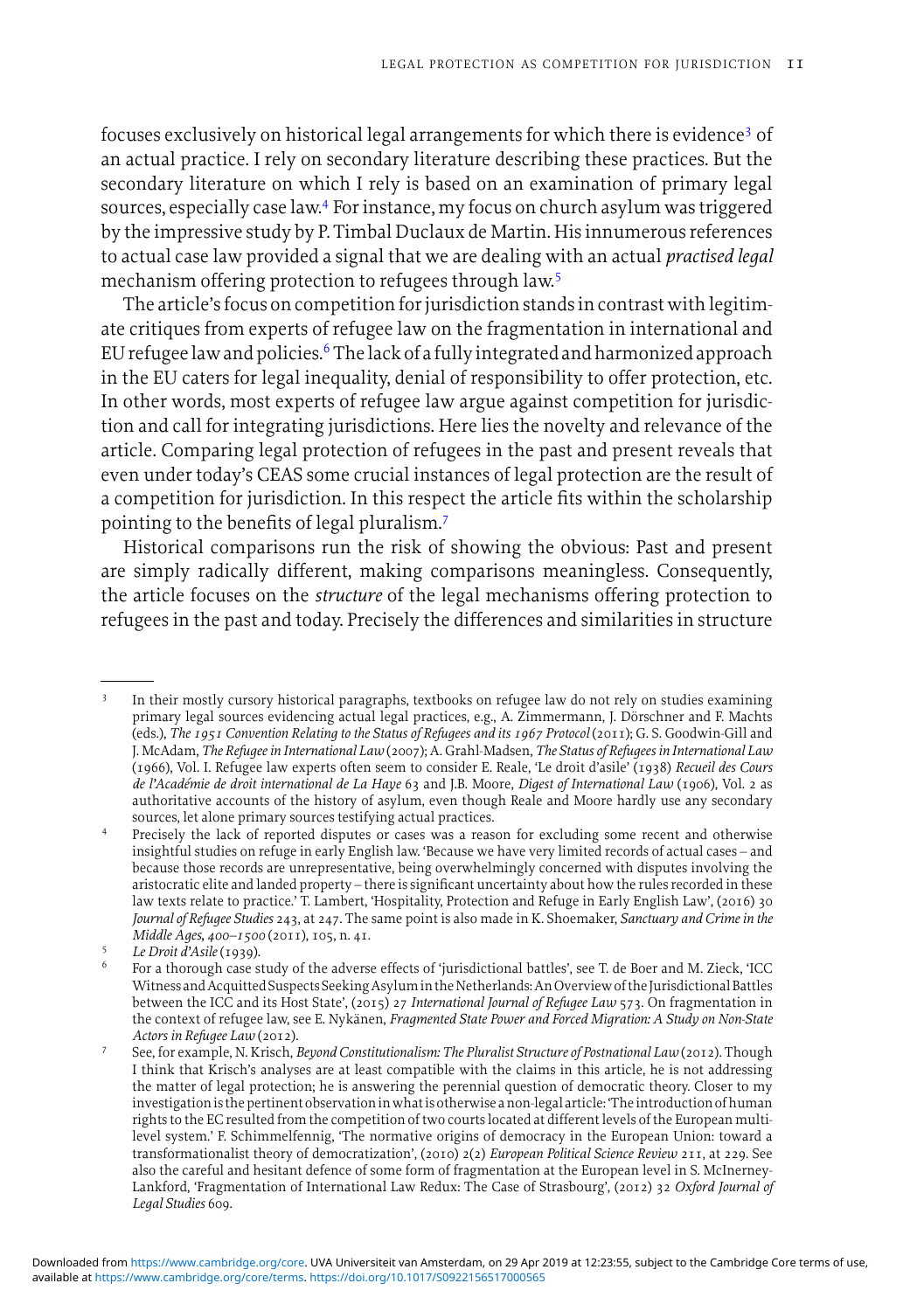between the historical mechanisms and the CEAS may help us better understand the conditions that promote or hamper protection of refugees through law today.

The central part of the article is a schematic account of two distinct historic mechanisms providing protection to refugees, namely church asylum and refuge for religious refugees (Section 2). From these schematic accounts, the article identifies the structural elements that catered for the protection of refugees through law. The basic structural condition for legal protection was the existence of multiple jurisdictions. Furthermore, a central motive for authorities to provide protection through law seemed to be primarily self-interest: competition for jurisdiction ('don't touch *my* refugee'). Accordingly, legal protection was often not framed as a benefit for the refugee, let alone an individual right. Finally, the main trigger for protection was the actual or imminent legal – often criminal – *pro*secution of the refugee, and not factual *per*secution. It was often the case that the refugee was not an innocent victim: He had done something wrong. The article then looks at the structure of the CEAS, in particular the Dublin system, and compares it with the historical arrangements (Section  $\alpha$ ). The article finds that the dynamics and official logic of the CEAS are largely the exact opposite of the historical arrangements. The CEAS is mainly about promoting a single jurisdiction. Its main focus is on *per*secution, not *pro*secution. When EU legislators organize legal protection the main vehicle is individual rights, often human rights. By the same token the picture of the CEAS is not black and white. The ambition of a single jurisdiction is an official policy that does not fully correspond with actual practice. In fact, the article shows how landmark cases by the European Court of Human Rights (ECtHR) and Court of Justice of the European Union (CJEU) that improved the legal protection of refugees were triggered by competition for jurisdiction between legal authorities in the EU. The article contains a schematic table comparing the historical arrangements with the CEAS.

The article concludes that if multiple jurisdictions and competition for jurisdiction are indeed important conditions for legal protection, we should not so much call for more unity and the harmonization of EU refugee law in the name of legal certainty, legal equality and eliminating 'forum shopping'. Rather, we should explore how to maintain and implement competition for jurisdiction among the various actors within the current EU framework. This means that we should reconsider certain aspects of the Dublin Regulation.

## 2. ASYLUM AND REFUGE

#### **2.1. Asylum in churches**

For the purposes of this article I focus on church asylum in the period between the eleventh and fifteenth centuries, $\delta$  because it was during this era that church asylum

The following schematic account of church asylum is based, first of all, on probably the clearest and most comprehensive contemporary overview of church asylum by M. Babo, *Kirchenasyl – Kirchenhikesie. Zur Relevanz eines historischen Modells im Hinblick auf das Asylrecht der Bundesrepublik Deutschland* (2001). To ensure that this account was in line with the views of other contemporary historians I relied on overviews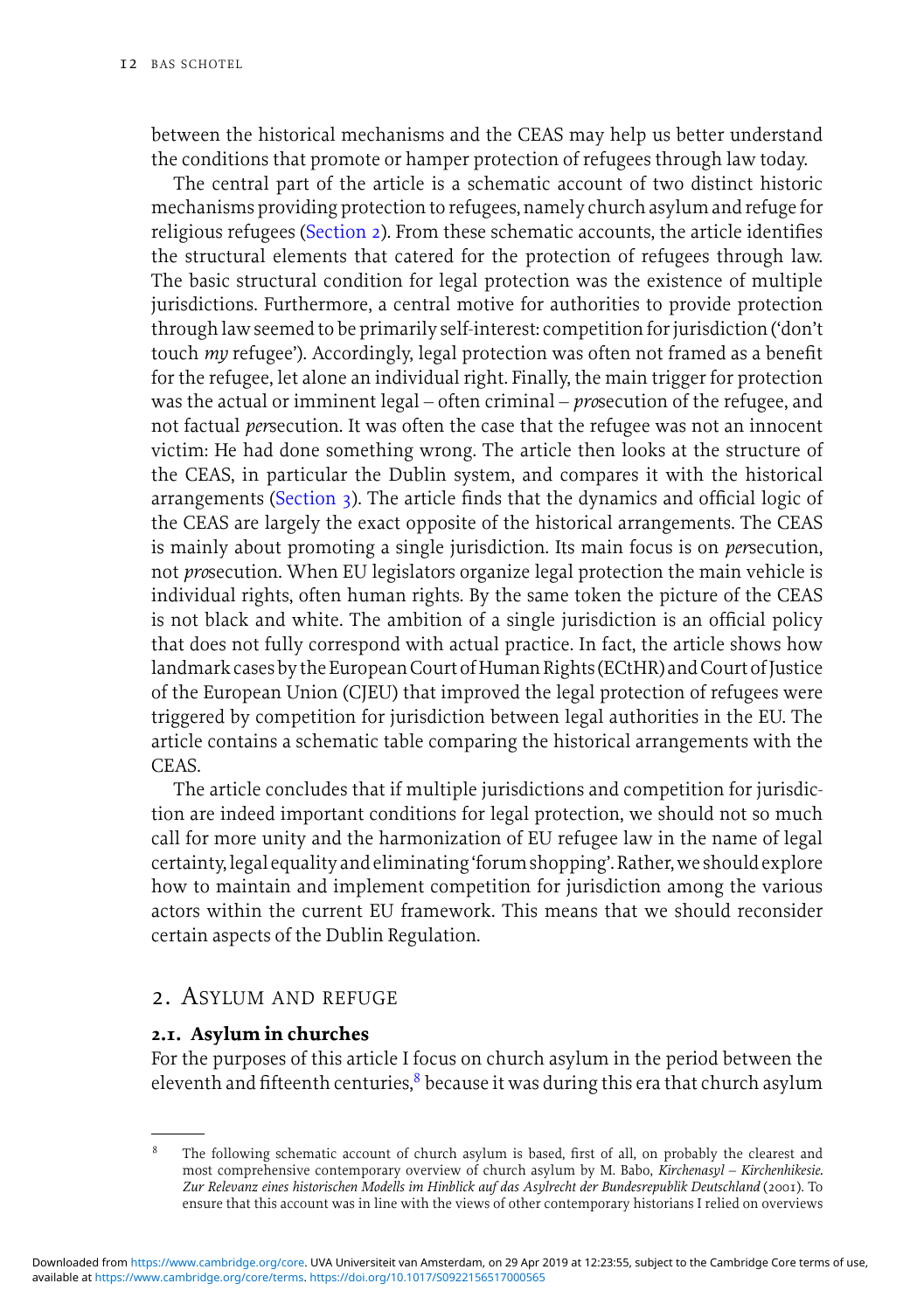reached its most legalized<sup>9</sup> character. Within secular jurisdictions (cities, counties, duchies, etc.) churches and other places of Eucharistic celebration constituted a distinct pocket of jurisdiction. In these places fugitives could benefit from church asylum. Thus, when someone was being pursued or prosecuted by secular authorities for committing a crime and, as a result, enteredinto or took hold of religious premises (e.g., by grasping the ring on the church portal) he fell under the protection of church asylum. It meant that the secular authorities could not arrest him and take him to court. Therefore, the starting point for church asylum was primarily criminal proceedings or the attempt to arrest a suspect for the purposes of a criminal trial. As long as the fugitive remained in the church he was protected from the secular authorities. However, as soon as he left the premises he could be arrested.

There were different ways in which the asylum might end. A crucial factor in this respect was the procedure borrowed from Roman law, the *intercessio*, whereby the church authorities (e.g., bishops and abbots) wouldintervene before the prosecuting secularauthoritiesin favour of the refugee.10 The*intercessio* could resultin the secular authorities granting the fugitive a *laissez-passer* up to the borders of its jurisdiction, which meant that the fugitive would become exiled. Asylum could also end when the fugitive – during his time in asylum – reached a settlement with the relatives of his victim. Another way of ending the asylum was when the secular authorities guaranteed – vis-a-vis the church authorities – that the fugitive would obtain a fair ` trial and if found guilty would not be executed. Sometimes the asylum ended as it could be shown during the asylum that the fugitive was innocent. $^{II}$ 

In the event that the right of asylum was violated, which effectively meant that the refugee was removed from the church by force or was deceived into leaving (e.g., by false promises of protection), $12$  three responses were available. Firstly, the perpetrators could be excommunicated.<sup>13</sup> Hence, Muslims and persons who had already been excommunicated were used to apprehend fugitives.<sup>14</sup> Equally interesting were other ways to circumvent the right of asylum: besieging the church and cutting off supplies to the fugitive (often ending in failure because authorities lacked the

in H. Siems, 'Zur Entwicklung des Kirchenasyls zwischen Spatantike und Mittelalter'; O. Behrends and M. ¨ Diesselhorst (eds.),*Libertas:grundrechtliche und rechtsstaatlicheGewahrungeninAntike undGegenwart: Symposion ¨ aus Anla*β *des 80. Geburtstages von Franz Wieacker*(1991), 139–86; E. Tiessler-Marenda, *Einwanderung und Asyl bei Hugo Grotius* (2002), 52–61. Less relevant for my purposes as they cover an earlier era, but still useful, were D. Fruscione,*Das Asyl bei den germanischen Stammen im fr ¨ uhen Mittelalter ¨* (2003); A. Ducloux,*Ad ecclesiam confugere: Naissance du droit d'asile dans les eglises (Ive-milieu du Ve s.) ´* (1994). Crucial was the impressive study by P. Timbal Duclaux de Martin, *Le Droit d'Asile* (1939). Although I draw primarily on continental practices, and less on the English experience, I believe that the English mechanisms and developments would also fit my schematic account. For the development of church asylum with a focus on England, see K. Shoemaker, *supra* note 4, especially Chs. 6–8.

<sup>9</sup> Babo labels this phase the '*Verabsolutierung*' in a pejorative sense as the legal categories of the church's jurisdiction become more important than the human person of the refugee. See M. Babo, *supra* note 8, at 105–6, also quoting G.K. Schmelzeisen, who stated that church asylum became '*verwildert*', at 105, fn. 25. For the purposes of the present article precisely this dynamic is of interest to me. In the English context, Shoemaker speaks of church asylum becoming 'jurisdictional', Shoemaker, *supra* note 4, Ch. 7.

<sup>&</sup>lt;sup>10</sup> Timbal, *supra* note 8, at 302–4.

 $11$  Ibid., at 331.

<sup>&</sup>lt;sup>12</sup> Ibid., at 324. The promises of protection or fair trial by the secular authorities seem analogous to today's diplomatic assurances.

 $13$  Ibid., at 400-3.

<sup>&</sup>lt;sup>14</sup> Ibid., at 247. Cf. today's 'remote control', and the outsourcing of migration policy.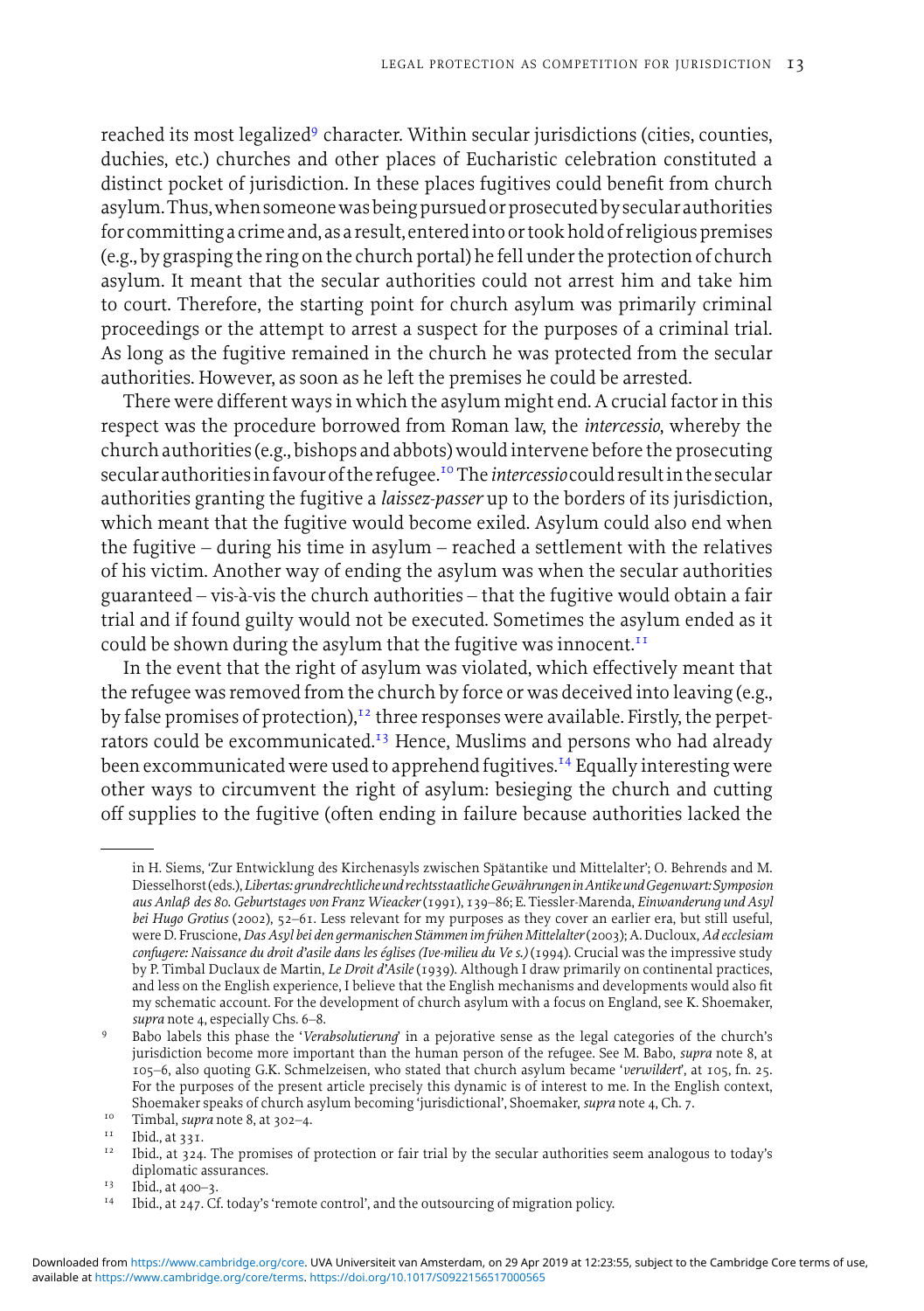resources to pay the besiegers for a long period of time), $15$  or instead of dragging the fugitive out of the church, which was not allowed, the secular authorities sometimes put the fugitive in chains inside the church.<sup>16</sup> Secondly, the church authorities could file a kind of*restitutio in integrum*proceeding before the secular courts up to the highest level. Many cases were recorded where secular authorities were ordered by the highest secular courts to return the fugitive to the church authorities.<sup>17</sup> Thirdly, violators of church asylum could be fined by secular authorities.<sup>18</sup> Interestingly, such violations and their sanctions were not understood in terms of the fugitive's right *to* asylum, but rather the right *of* asylum of the church.

The trigger for asylum was actual or imminent legal proceedings against the fugitive. Secular authorities or citizens sought to apprehend the fugitive in order to have him face trial. So, the starting point for asylum was prosecution in the legal sense rather than *de facto* persecution. Also, the fugitive was typically not merely an innocent victim of arbitrariness, envy or bias by the secular authorities or local population. The whole point of asylum was that the fugitive would receive a fair trial, humane punishment or settlement, not complete immunity. In other words, it was often the case that the fugitive had done something wrong, but he could nevertheless benefit from asylum.<sup>19</sup>

Church asylum was an intrinsically legal phenomenon; it was one of the first rights that churches acquired when the secular authorities recognized their distinct jurisdiction at the end of the fourth and beginning of the fifth century. In effect, it suggested that jurisdiction and asylum were almost co-constitutive: no meaningful jurisdiction without a right of asylum, and no right of asylum without jurisdiction. This also explains why a violation of asylum was not a violation of the refugee's right to asylum, but a violation of the jurisdiction of the church. Prior to the right of asylum churches offered physical protection, namely *hikese*, but this is to be distinguished from asylum precisely because of its lack of legal status.<sup>20</sup>

Initially the prominent motives for offering protection to refugees were purely theological. Early church doctrine rejected both capital and corporal punishment. Asylum was a way to ensure that no such punishment was to be inflicted on the refugee upon condemnation. Furthermore, originally the church also understood asylum as an opportunity to help the refugee repent for his sins and cleanse his soul. This still fits in with the early but quickly abandoned forms of church asylum where the church would be responsible for punishment instead of the secular au-

 $15$  Ibid., at 246–7, 329–30.

 $16$  Ibid., at 327. Almost a reversed version of today's push-back operations.

<sup>&</sup>lt;sup>17</sup> Even when the fugitive was already dead his body had to be returned to the church (in contrast to the dead bodies of today's refugees), ibid., at 419.

 $18$  Ibid., at  $421-2$ .

 $19$  Certainly, some exemptions to church asylum were based on moral considerations (e.g., murder). But most telling is that the first exemption introduced was purely jurisdiction oriented, namely tax debtors (cf. Fruscione,*supra* note 8). Precisely the exemptions enhanced the procedural nature of church asylum, as from then onwards there was the practical question of determining, prior to the actual trial, whether the refugee was a legitimate asylum seeker (Babo, *supra* note 8, at 104).

<sup>20</sup> Babo convincingly rejects Ducloux's thesis that asylum emerged out of the custom of *hikese*. Babo clearly distinguishes the *de facto* character of *hikese*from the jurisdictional nature of the right of asylum, Babo, *supra* note 8, at 65 footnote 59, at 68, at 70 footnote 87.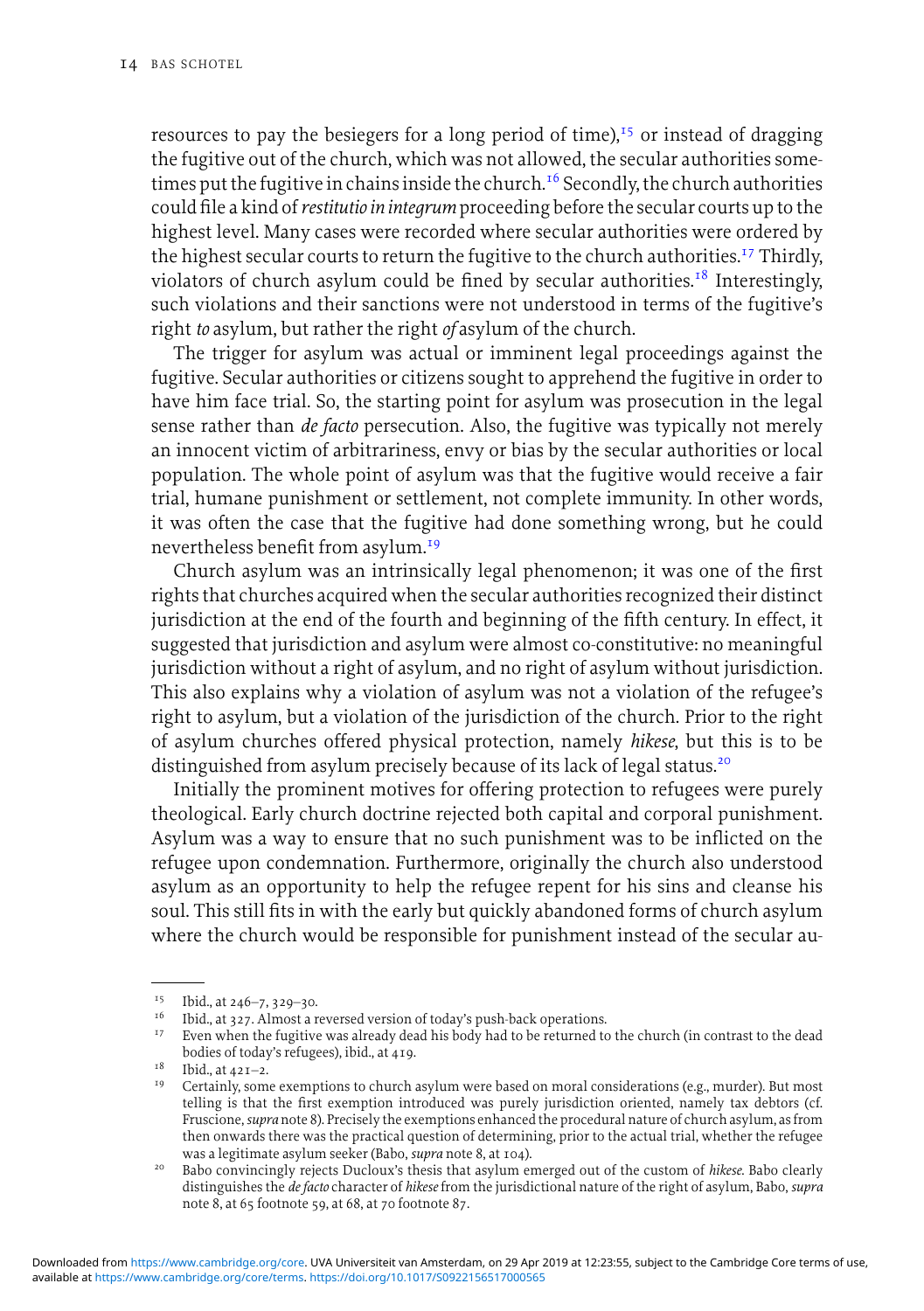thorities. The theological motives soon became less prominent as the church gave up its rejection of capital and corporal punishment, and penitence no longer replaced secular punishment. Still, normative motives continued to play a role. An important motive was the corrective function of asylum. Church asylum contributed to restoring the balance of justice and peace. In terms of procedural justice, through the *intercessio* the church authorities would obtain a guarantee from the secular authorities that the refugee would obtain a fair trial. In terms of substantive justice church asylum was a way to ensure that the refugee, when brought before the secular court and condemned, would not be given cruel and disproportionate punishment.

Notwithstanding the relevance of the corrective motive, it seems that ultimately or fundamentally the main driving force for church asylum was of a politico-legal nature. Fromitsinception and actual workings, church asylum wasmost of all amatter of jurisdiction, not morality. To be more precise, the main motive behind church asylum was ongoing competition for jurisdiction between church and secular authorities. What made church asylum an effective arrangement was the fact that the church could invoke its own secular jurisdiction. It was thanks to its own distinctive secular jurisdiction that the church could penetrate the secular realm and compete with non-church authorities. The centrality of competition was not only reflected in the emergence of church asylum, but also in its demise. In effect, the practice of church asylum ended precisely when, in matters of law and government, nonchurch secular power became dominant from the seventeenth century onwards. When the church lost its distinct jurisdiction in virtually all public matters, notwithstanding any moral motives to correct injustice, church asylum disappeared. In the competition for jurisdiction the church had lost.<sup>21</sup>

#### **2.2. Refuge for religious minorities following the (Counter-)Reformation**

If my treatment of asylum has been schematic in the sense of presenting the mechanisms as being too homogenous, I certainly have a problem when it comes to the immensely diverse ways in which refuge was offered to religious minorities.<sup>22</sup> Yet I must recall that my main purpose is to identify the elements and conditions under which protection was offered through the law. In this respect, I limit myself to two different mechanisms for protection offered to Protestant refugees. For analytical purposes I distinguish between the individual or traditional mechanism illustrated by the early *pro*secution of Protestants in the Low Countries during the early sixteenth century, and the collective or modern mechanism illustrated by the *per*secution of Protestants in France by the end of the seventeenth century.

<sup>&</sup>lt;sup>21</sup> According to Shoemaker the demise of church asylum was also due to an internal change within canon law doctrine that increasingly advised against deference to church sanctuary. This shift from within was informed by changed conceptions about the merits of criminal proceedings and punishment. Shoemaker, *supra* note 4, Ch. 8.

<sup>&</sup>lt;sup>22</sup> Cf. 'Today we might distinguish between emigrants, refugees and exiles, but contemporaries – those who allowed them to settle in their midst – did not, calling them all "strangers".' B. Kaplan, *Divided by Faith: Religious Conflict and the Practice of Toleration in Early Modern Europe* (2007), 158.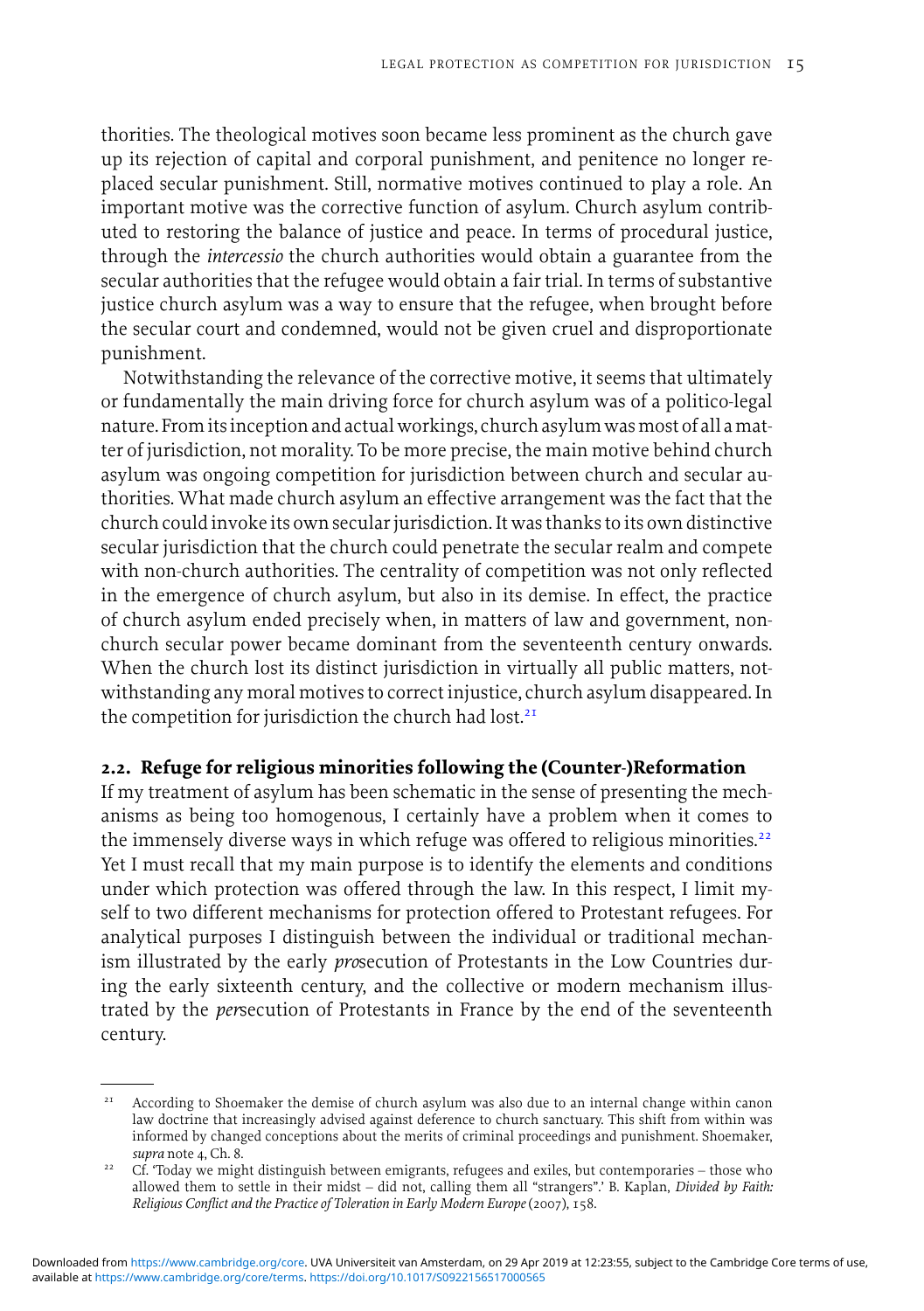In order to quash the Protestant movement in the Low Countries, Charles V issued multiple orders (*plakaten*) against believers of the Protestant faith.<sup>23</sup> These orders required the local and regional authorities to prosecute and punish subjects for acts associated with their Protestant faith ranging from possessing Protestant literature and participating in services, to actually preaching. The prescribed punishment was in many cases execution. The idea was that local 'police' authorities would arrest those suspected of heresy and have local tribunals condemn them. If the condemned appealed to the higher regional courts, e.g., the Court of Holland and the Great Council of Mechelen, the latter were supposed to uphold the convictions. It meant that the prosecution was to take place through individual legal trials. But this strategy actually resulted in a protective mechanism of leniency and disobedience. The oppressive policy therefore turned out to be highly ineffective. There was overall leniency and official obstruction in the execution of Charles's policy.<sup>24</sup> For example, suspects were often not arrested as they had been tipped off by the sheriff. The authorities also acquitted suspects or did not even prosecute them. When the suspects were found guilty they often received significantly lower penalties (e.g., exile in their own town). This practice was tolerated by the higher courts. The motives behind this obstruction were threefold. Although the authorities and the majority of the population were often far from sympathetic to the Protestant cause, they simply found the policy to be tooharshand disproportionate.Moreimportantly, local authorities were concerned about the practicability of harsh prosecution. They believed that they could not execute the policy without seriously affecting public order. They would certainly encounter important resistance. In other words, for reasons of public order – one of their primordial responsibilities – local authorities offered *de facto* protection.<sup>25</sup> Finally, the higher regional courts in particular found that Charles V, by ordering how the courts were to deal with heretics, had directly infringed upon their jurisdiction and legal practice. So, both the lower and higher courts successfully fended off the attempts by Charles V to have the Inquisition assume exclusive jurisdiction.<sup>26</sup> Similarly, resistance against the punishment of confiscation was equally strong, not only because it was felt to be incredibly harsh on the family members of a convicted heretic, but also because it constituted a direct infringement of the legal privileges, rights and liberties of towns and provinces.<sup>27</sup>

Since the effectiveness of prosecution under Charles V was completely dependent on the co-operation of local authorities in the Low Countries, a Protestant refugee

<sup>&</sup>lt;sup>23</sup> For my purposes I do not have to distinguish between the prosecutions of the 1520s and those of the middle of the sixteenth century since their mechanics are similar. I rely primarily on J.J. Woltjer, *Op weg naar tachtig jaar oorlog: het verhaal van de eeuw waarin ons land ontstond: Over de voorgeschiedenis en de eerste fasen de Nederlandse Opstand* (2011), Ch. IX, 'De kettervervolgingen in de Nederlanden in de jaren twintig' and Ch. XII, 'De vervolgingen ten tijde van Maria van Hongarije tot 1550'.

<sup>&</sup>lt;sup>24</sup> See also J. Israel, *The Dutch Republic: Its Rise, Greatness and Fall* (1995), 83, at 99-100. Compared to later forms of religious and ideological violence, the overall estimated number of executions, 1,300 in the whole of the Habsburg Low Countries between 1523 and 1565, seems to reflect the ineffectiveness of the policy in terms of actual implementation by officials.

<sup>&</sup>lt;sup>25</sup> The similarity with the current contrast between national and local policies regarding rejected asylum applicants is striking.

<sup>&</sup>lt;sup>26</sup> See also Israel, *supra* note 24, at 100.<br><sup>27</sup> Ibid

<sup>27</sup> Ibid.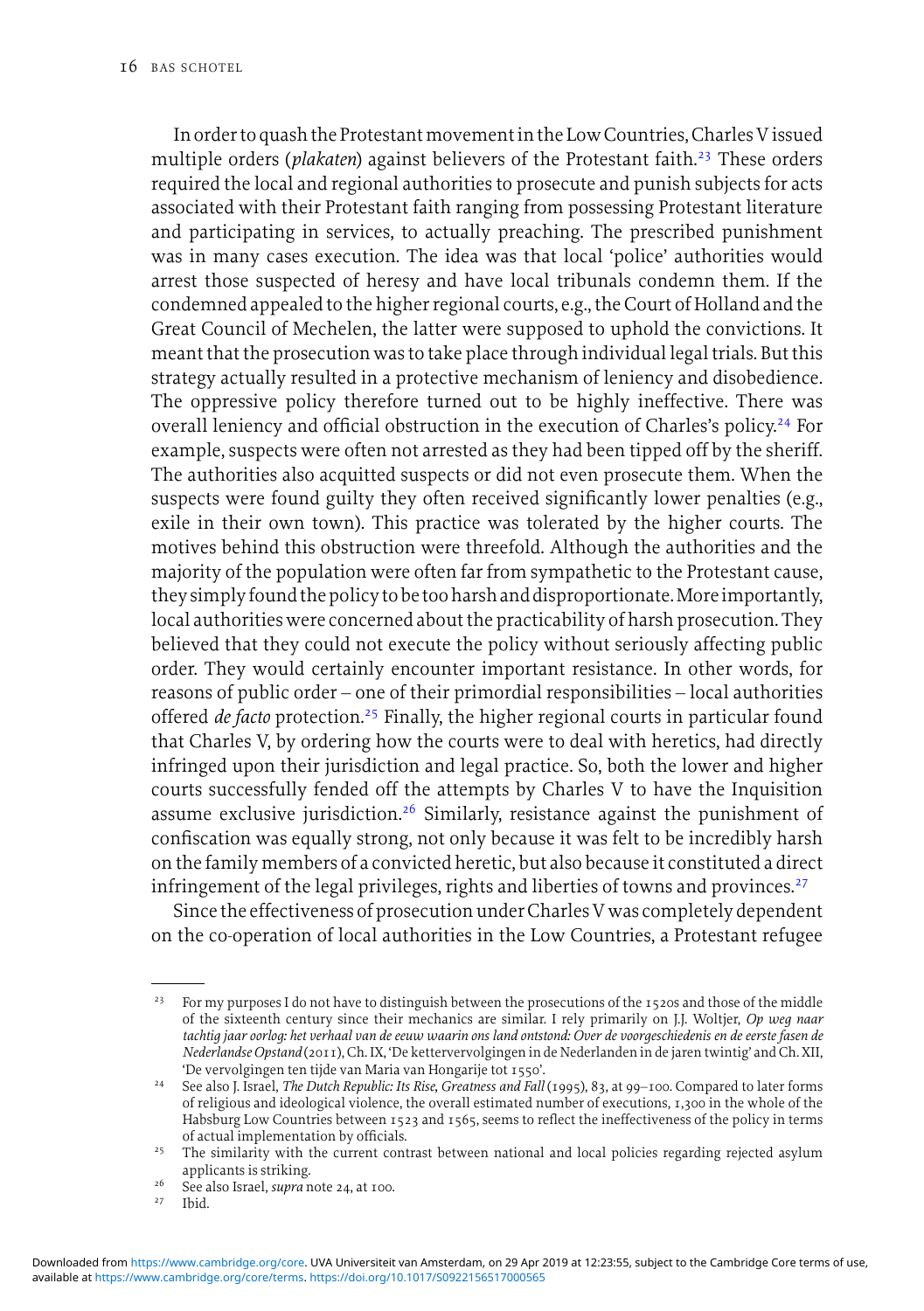could often find refuge in another city without the need to leave the actual county or duchy, let alone the Habsburg territories. It also meant that the numbers of refugees were not comparable to the later prosecutions during the second half of the sixteenth century, which in turn may explain why refugees were not treated as a collective religious community within the city of refuge. Their legal status was simply that of an alien and protection was provided by the local authorities simply by not executing the orders to prosecute Protestant subjects.

This individual mechanism of protection for religious minorities has some commonalities with church asylum. Protection was offered partially because local authorities were jealous of their own jurisdiction. Furthermore, the protection was triggered by imminent or actual prosecution.

Different from this more traditional individual mechanism of protection is the collective mechanism providing refuge for religious refugees.<sup>28</sup> For the purposes of my schematic account, I concentrate on the persecutions of the late seventeenth century because they resulted in the 'purest' form of the collective mechanism.<sup>29</sup> Here the religious minorities were treated as a collective group by both the persecuting authorities and the authorities offering refuge. Furthermore, both persecution and protection lost their quasi-judicial character. Most of these refugees were not, as such, the subject of legal proceedings.<sup>30</sup> A case in point is the revocation of the Edict of Nantes, which guaranteed some religious freedoms to Protestants in France, by the Edict of Fontainebleau. The Edict in itself did not constitute legal proceedings against individual Protestant subjects.<sup>31</sup> Only if Protestant subjects were to violate the Edict did they run the risk of being penalized.<sup>32</sup> The majority of these religious refugees were not fleeing because they were being legally prosecuted. There was certainly an environment, which had been partially created by the law, that was downright hostile to them, but the mechanism is quite different from asylum as explained above, where the context was always imminent or actual legal proceedings against individuals. In fact, it was a separate measure – not a judicial procedure – that really gave the French policy its oppressive character, namely the billeting of soldiers in Protestant households in order to persuade them to convert. Like the persecution, the protection offered to Protestant refugees in, for example, cities in the Dutch Republic lost its judicial character. The protection was not organized in the context of legal proceedings but became a matter of regulation. The authorities

<sup>28</sup> In what follows I rely primarily on Kaplan, *supra* note 22. See, for a recent overview in line with Kaplan, and also briefly touching on the legal status of religious refugees, S. Lachenicht, 'Refugees and Refugee Protection in the Early Modern Period', (2016) 2 *Journal of Refugee Studies* 261.

<sup>&</sup>lt;sup>29</sup> To be sure, already, from the second half of the sixteenth century onwards, when prosecution was intensified and centralized, one can see how refuge becomes a collective mechanism.

<sup>&</sup>lt;sup>30</sup> Of course, there were notorious cases against, for example, Protestants, such as the Calas case in Toulouse giving rise to polemical interventions by personalities such as Voltaire. For a recent discussion of the Calas case as an illustration of the emergence of human rights, see L. Hunt,*Inventing Human Rights: A History* (2007). Still, formally the Calas case was an ordinary murder or homicide trial as the father was accused of allegedly killing his son because he had (re)converted to Catholicism. It was not the application of anti-Protestant legislation.

<sup>31</sup> Revocation of the Edict of Nantes (22 October 1685). J.H. Robinson (ed.), *Readings in European History* (1906), Vol. II, at 287–91, available at [history.hanover.edu/texts/nonantes.html.](http://history.hanover.edu/texts/nonantes.html)

<sup>&</sup>lt;sup>32</sup> E.g., imprisonment, confiscation, galleys (e.g., Arts. III, IV and X, Revocation of the Edict of Nantes).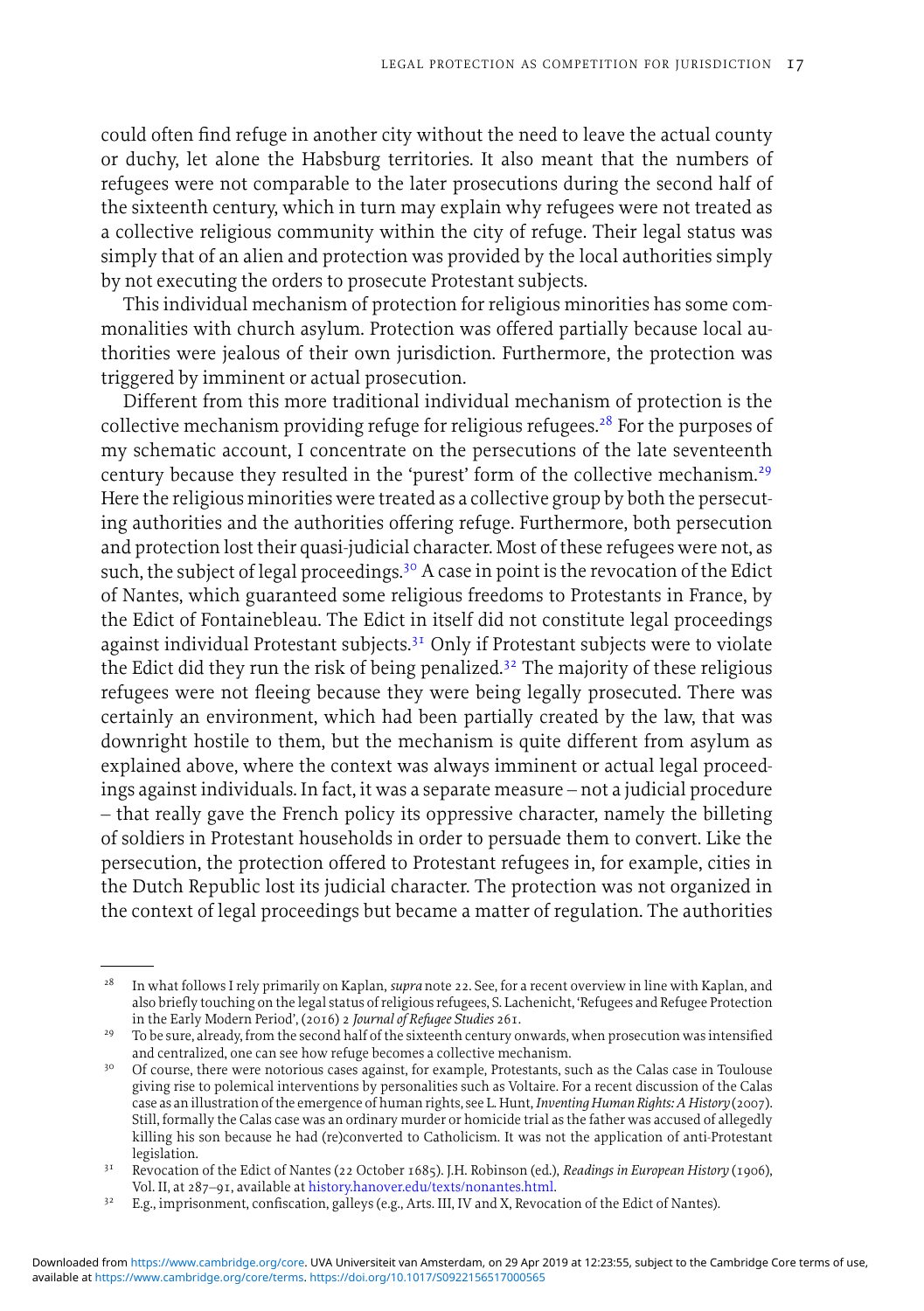of the city of refuge often issued a special regulation establishing the duties, rights and privileges of refugees as members of a particular religious refugee community. Although the status of refugees may have been inferior when it came to political participation and holding public office, in economic respects it was often more favourable than the legal position of ordinary citizens (e.g., tax exemptions and the freedom to engage in particular crafts outside guilds).

Like asylum, collective refuge for religious minorities was possible because there were multiple jurisdictions: The religious minorities needed a separate place to which they could flee.<sup>33</sup> But for the rest collective refuge was less a matter of law and jurisdiction. Firstly, the trigger for refuge was not legal proceedings against individual members of a religious minority but *de facto* hostility by the authorities and the Catholic population vis-à-vis the religious minority as a group. It also follows from this non-legal trigger that the religious refugee was not a suspect or actual criminal as in the case of asylum, but an innocent victim. Secondly, unlike asylum where the prosecuting authorities often had the *de facto* authority to get their hands on the refugee, from a practical military perspective it was not possible for the persecuting authorities to retrieve their subjects from the country of refuge (e.g., the King of France did not have the military means to retrieve Protestant subjects taking refuge in England). In other words, the protective force of refuge for religious minorities seemed to have largely been derived from the military strength and physical and geographical positioning of the receiving state. Thirdly, the protection offered to religious refugees by the receiving authorities took the form of regulations. Although these measures were legal they took the form of privileges and not legal proceedings or court cases. Furthermore, the privileges were granted to the religious community and not to individuals. Interestingly, those privileges often were aimed at protecting not the refugees against persecution (or prosecution) by the 'exiling' authorities, but newcomers against the local population of the receiving state.<sup>34</sup> In any event, collective refuge for religious minorities constituted an actual benefit for refugees. This stands in contrast to asylum, which was not structured as a right of the refugee but the church. Thus, in an almost paradoxical way, while collective refuge for religious minorities constituted a collective benefit for refugees, it was not structured as offering legal protection against persecuting and prosecuting authorities. Finally, the non-judicial character of the later collective refuge for religious refugees is also reflected in the fact that the refugees were considered to beinnocent fellow believers, victims ofunjust persecution. By contrast, the church offered asylum to refugees not because they were innocent (often they were not), but because secular authorities claimedjurisdiction over them.Also under the early forms of the individual protection of religious refugees, local authorities disobeyed the orders to prosecute Protestant subjects not because they believed that

<sup>33</sup> In effect, it is precisely the politico-legal arrangement of *cuius regio, eius religio* of the Peace of Augsburg and later for all Protestant denominations under the Westphalian peace treaties that confirms the plurality of jurisdictions. The upshot was that each jurisdiction could serve as a refuge for the minority of a competing jurisdiction. See also Kaplan, *supra* note 22.

<sup>34</sup> R. Plender, 'Protection of Immigrant and Racial Minorities: A Survey in British Legal History', (1971) 13 *William and Mary Law Review* 338.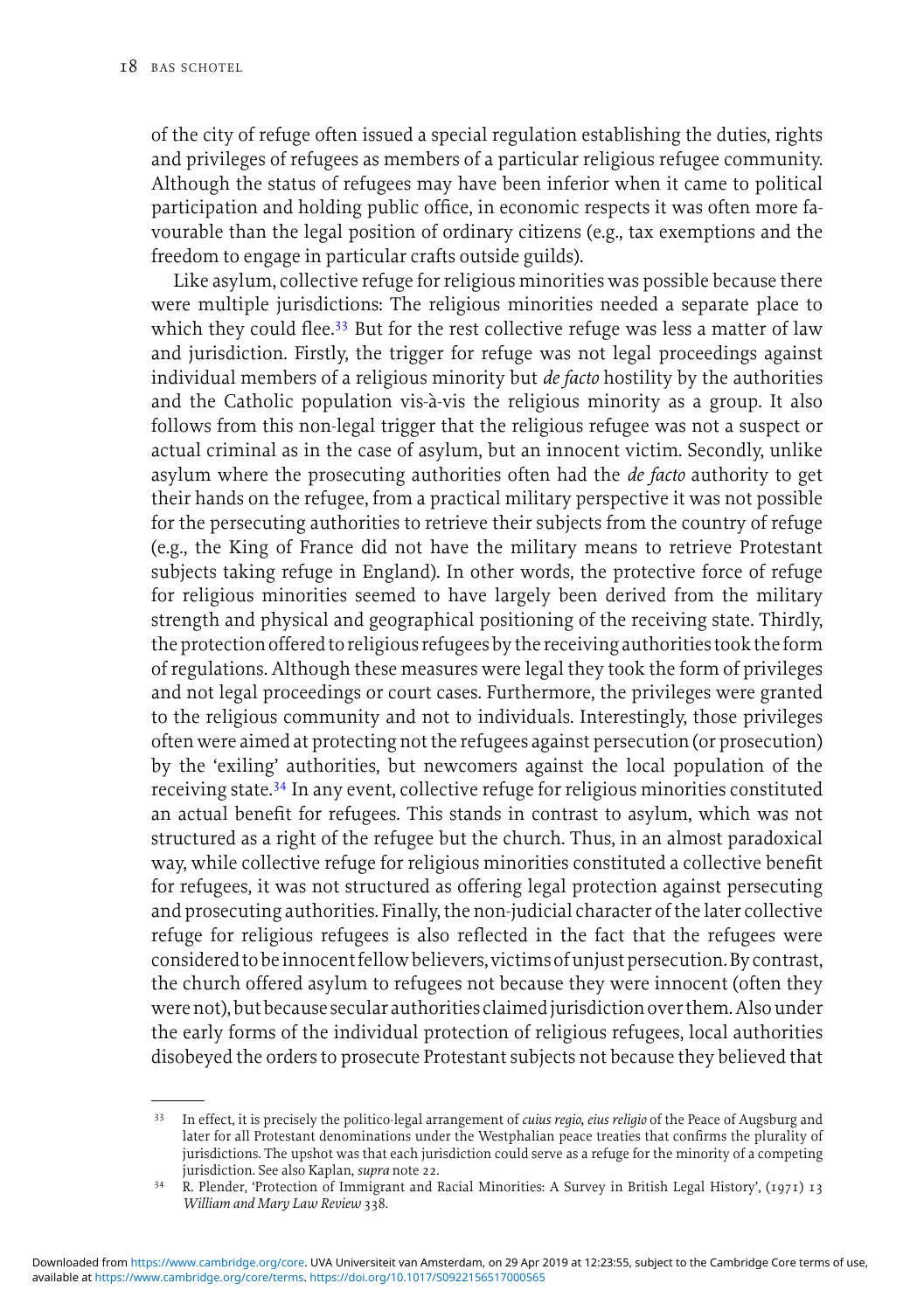the Protestant suspects were innocent victims. Rather, they believed that the orders to prosecute were impractical and violated their own jurisdiction.

Apart from the pursuit of religious homogeneity (for the persecuting authorities) and religious solidarity (for the protecting authorities), it seems that there was some win-win motive behind collective refuge.<sup>35</sup> The exiling authorities could rid themselves of their religious enemies, while the authorities offering refuge could benefit from the economic and financial potential offered by these refugees.<sup>36</sup> This is another contrast with church asylum, which was generally not in the economic interest of the church. It cost money and was cumbersome. As explained above, the motive behind church asylum was not economic but politico-legal: competition for jurisdiction. In this respect I should note that the motives of the King of France were particularly complex: While he may have wanted to get rid of his religious enemies, he also wanted to have a realm with as many subjects as possible. So, the Edict of Fontainebleau ordered Protestant ministers to leave within a fortnight, yet non-clerical Protestant subjects were ordered to stay.<sup>37</sup> The ministers were officially exiled. However, the bulk of Protestant refugees from France were not officially exiled, but had fled from France illegally.<sup>38</sup>

In short, the motives for asylum were highly politico-legal: competition for jurisdiction. In the case of collective refuge for religious refugees themotive was political, religious and especially economic. Furthermore, asylum was an individual and legal mechanism. By contrast, collective refuge for religious minorities was much more a *de facto* (or executive) and collective arrangement. Interestingly,in the case of asylum both competing authorities wanted control over the refugee. By contrast, refuge for religious minorities seemed to be more like an outright abandonment of or disconnection from them. Unlike asylum the persecuting authorities did not claim that the religious refugees had to be returned. Finally, with collective refuge for religious refugees, innocence and victimhood became a key characteristic of these refugees. In fact, it was not asylum, but collective refuge for religious refugees that was the true non-juridical precursor to our modern European refugee regime.39

<sup>&</sup>lt;sup>35</sup> To be sure, there was not a win-win in the sense of an outright exchange of Catholic subjects from the north being exchanged for Protestants from the south. Kaplan,*supra* note 22. For the reverse movement – Catholics fleeing Protestant strongholds, see G. Janssen,*TheDutch Revolt and Catholic Exile in Europe in Reformation Europe*  $(20I4)$ .

<sup>&</sup>lt;sup>36</sup> Economic self-interest (e.g., useful trades and crafts) was a major motive for accepting refugees in the Low Countries. H. Obdeijn and M. Schrover, *Komen en gaan. Immigratie en emigratie in Nederland vanaf 1550* (2008). Cities and provincesin the Dutch Republic even offered special benefits such as housing and pay for religious leaders in order to attract skilled religious refugees; Israel, *supra* note 24, at 628–9. Another famous case in point is how Friedrich Wilhelm of Brandenburg-Prussia offered refuge to the 20,000 Protestants expelled by the Archbishop of Salzburg in the 1730s, as he expected the community of highly skilled Protestants to make a major contribution to the economy. Kaplan, *supra* note 22, at 159–60.Refugees were also motivated by the economic and financial potential of the place of refuge. Not only did Protestant refugees increasingly prefer England over the Dutch Republic for reasons of business and employment, with the creation of the Bank of England they also put their money in England; Israel, *supra* note 24, at 630.

<sup>37</sup> Arts. IV and X, respectively, Revocation of the Edict of Nantes, *supra* note 31; Robinson, *supra* note 31, Vol. 2, at 287–91.

<sup>&</sup>lt;sup>38</sup> According to estimates 200,000 in the 1680s-90s, and another 100,000 in the eighteenth century, Kaplan, *supra* note 22, at 159.

<sup>39</sup> Gil-Bazo also believes that the religious persecutions produced a new type of refugee: the political refugee;Gil-Bazo,*supra* note 2, at 23. However, in my view the novelty of the religious refugee is not its political character.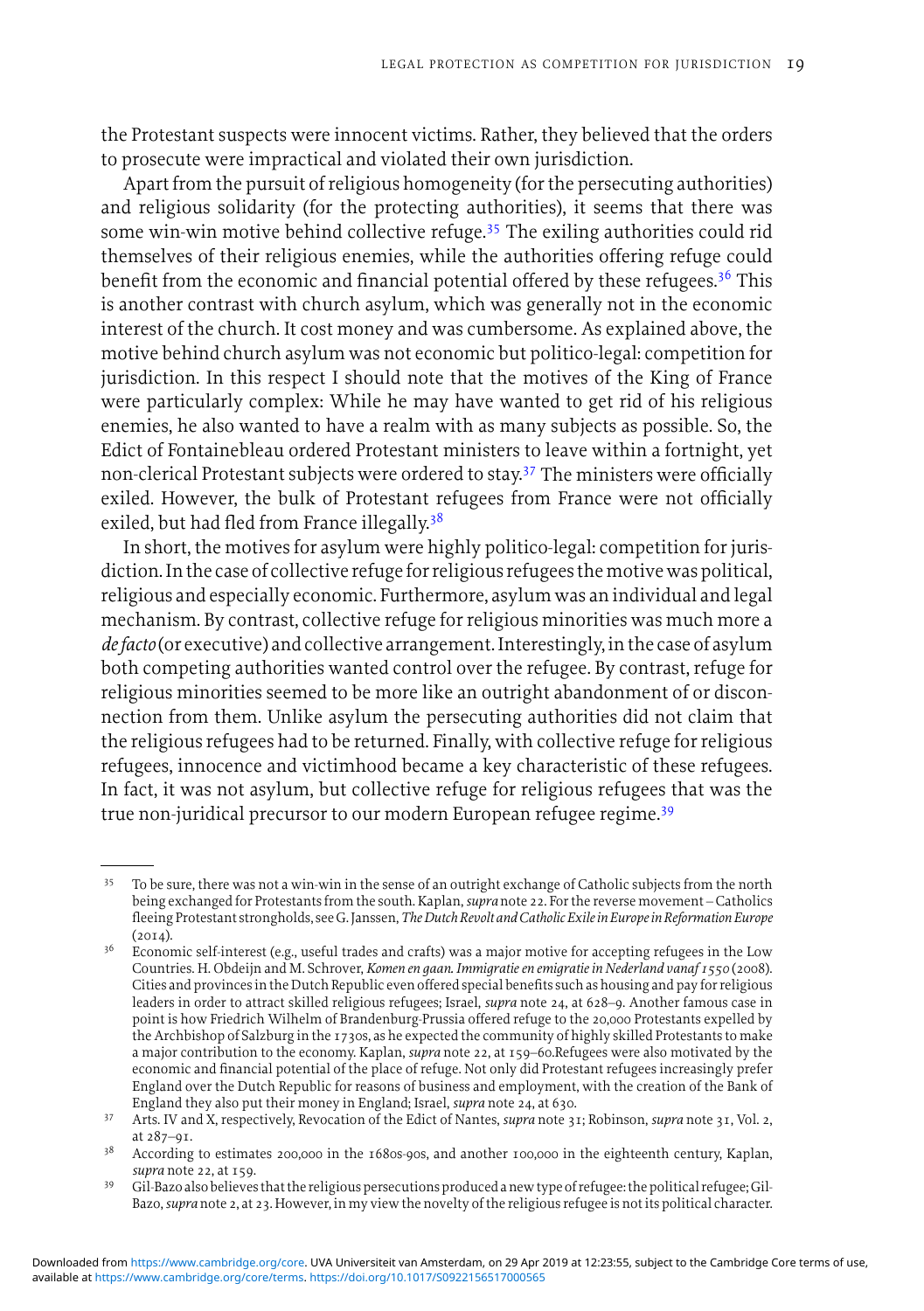#### **2.3. Regulation, management and administrative law**

Although this article focuses on particular historical legal mechanisms offering protection to refugees, a history of modern refugee law is not within its scope. Yet I should say something about the emergence of modern refugee law since it introduces a new logic and approach that is crucial in terms of legal protection, namely management and administrative law. The collective mechanism for protecting religious refugees already hinted at this new modus operandi. It echoes a collective and *de facto* logic that is deeply rooted in the current refugee regime and reflects an underlying structure within modern migration policy in general. Also, with the advent of religious refugees came the moral category of innocent victims of persecution.

Apart from these novelties introduced by the protection of religious refugees, the protection of refugeesin general was, until themiddle of the nineteenth century, still structured as a matter of criminal justice and the 'classic'law of nations.<sup>40</sup> Protection was organized around the legal question of whether there was a duty to extradite the refugee or whether the receiving state had the right not to extradite. The trigger was typically a refugee escaping criminal prosecution in his home country. Prior to the French Revolution, refugees who were prosecuted for ordinary crimes would receive protection, since they would fall under the normal criminal jurisdiction of the receiving state. By contrast, if the refugee was prosecuted for political crimes, the right not to extradite would be less clear. It became a matter of foreign relations and whether the refusal to extradite could give rise to diplomatic actions or constitute a cause of war. From the French Revolution onwards this logic became reversed. It was precisely political refugees who deserved asylum, whereas refugees prosecuted for ordinary crimes had to be extradited. As an analogy with the religious refugee, the political refugee prosecuted for his beliefs became the quintessential category of a refugee who truly deserved protection. This reversal became crystallized from the middle of the nineteenth century onwards, when leading European states entered into extradition treaties, reserving asylum for political refugees only. The upshot of this development was that refugee protection became almost completely detached from the logic of criminal law and criminal jurisdiction.

Until the beginning of the twentieth century, the dominant refugee context was still protecting the refugee against prosecution and extradition claims from the country of origin. This context changed from the First World War and Second World War onwards, with increasingly large numbers of refugees now seeking protection from non-protection. The country of origin (if it still exists) does not necessarily prosecute the refugee; it simply fails to offer minimal protection. The relevance for the purposes of this article is that countries of origin cease to claim jurisdiction over the refugees. As a result, the decision to offer or refuse refugee protection stops being a matter of international relations and the classic law of nations. To be sure, modern refugee protection is still very much governed by international law instruments.

Exiles in the Roman Republic and Renaissance Italy were predominantly exiled for political reasons. The real novelty of the religious refugees is their victimhood and innocence as well their collective character.

<sup>40</sup> For the following short overview of the structure of refugee protection from the beginning of the nineteenth century up to the middle of the twentieth century I rely on A. Grahl-Madsen, 'The European Tradition of Asylum and the Development of Refugee Law', (1966) 3 *Journal of Peace Research* 278; P. Orchard, 'The Dawn of International Refugee Protection: States, Tacit Cooperation and Non-Extradition', (2016) 30 *Journal of Refugee Studies* 282.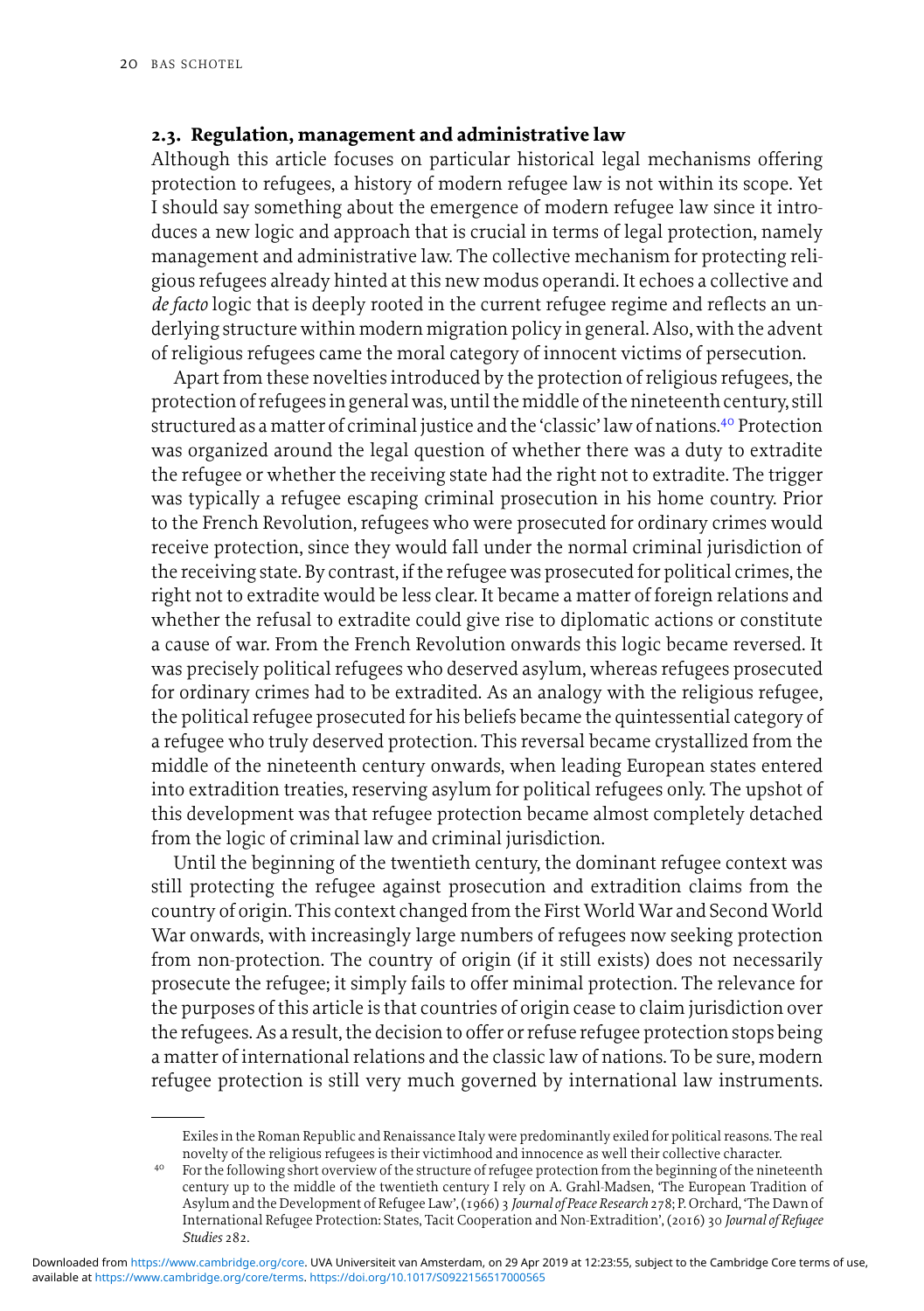Yet, contrary to the classic law of nations, these international law instruments are not so much horizontalinstruments regulating the conditions under which offering or refusing refugee protection constitutes a cause of war or diplomatic reprisals. In fact, though imperfect, they aim at establishing a vertical relationship between the refugee and the receiving state. In short, by the mid-twentieth century, the nineteenth century elements that had catered for a kind of competition for jurisdiction largely disappeared (extradition, criminal jurisdiction and just cause of war).41

Furthermore, not only did refugee protection cease to be a matter of criminal/international jurisdiction. In the twentieth century refugee policy became a matter that was closely connected to migration policy. The pairing of the two policy fields resulted in refugee policy adopting the structure of migration policy, namely regulation, administrative law and, later on, management.<sup>42</sup> The dominance of the administrative law and the management paradigm is now deeply rooted in the EU context. In the member states refugee law is typically a subset of the law on aliens, which is largely governed by administrative law. Pursuant to Article 79 of the Treaty on the Functioning of the European Union (TFEU) the official objective of the EU's common migration policy is the following: 'efficient management of migration flows'. Any reference to juridical practice has disappeared and the legal subjects have vanished into a flow. Article 79 deals with migration policy while Article 78 deals with refugee policy. However, from the early beginnings of the CEAS, the EU understood the two policy areas as being closely related.<sup>43</sup> Furthermore, technically speaking the efficient management of migration flows under Article 79 TFEU presupposes that asylum seekers and refugees are filtered out and transferred to the CEAS under Article 78 TFEU. When under the Article 78 regime asylum seekers see their application being rejected and they cease to have a legal title to stay, they again end up under Article 79 TFEU. Under Article 79(2)(c) TFEU the EU adopts measures regarding 'illegal immigration and unauthorised residence, including removal and repatriation of persons residing without authorisation'. In short, according to the EU's own rationale and legal techniques, the efficient management of migration flows must include the efficient management of refugee flows. The point here certainly is not to show that the efficient management of migration and refugee flows is a malign policy objective, nor do I deny the ethical pull of portraying the ideal type of modern refugee as an innocent victim of persecution for justly held political beliefs who deserves our protection, which is very similar to the religious refugee. Rather, the point here is to show how in the past the protection of refugees was also possible thanks to less benign and morally laudable dynamics, in particular, competition for jurisdiction.

<sup>&</sup>lt;sup>41</sup> We find occasional instances of 'classical' asylum in the twentieth and the twenty-first century. In fact, the *locus classicus* of international refugee law, i.e., the ICJ *Asylum* case, is still within the logic of classic asylum in the context of extradition. *Asylum* (*Colombian v. Peru*)*,* Merits, Judgment of 20 November 1950, [1950] ICJ Rep. 266, at 274–5.

<sup>42</sup> See for this development B. Schotel, 'From Individual to Migration Flow: The European Union's Management Approach and the Rule of Law', in M. Geiger and A. Pécoud (eds.), *Disciplining the Transnational Mobility of People* (2013), 63.

<sup>43</sup> '10. The separate but closely related issues of asylum and migration call for the development of a common EU policy to include the following elements.' European Council, presidency conclusions, Tampere, 15–16 October 1999, available at [www.europarl.europa.eu/summits/tam\\_en.htm#a.](http://www.europarl.europa.eu/summits/tam_en.htm#a)

available at <https://www.cambridge.org/core/terms>.<https://doi.org/10.1017/S0922156517000565> Downloaded from [https://www.cambridge.org/core.](https://www.cambridge.org/core) UVA Universiteit van Amsterdam, on 29 Apr 2019 at 12:23:55, subject to the Cambridge Core terms of use,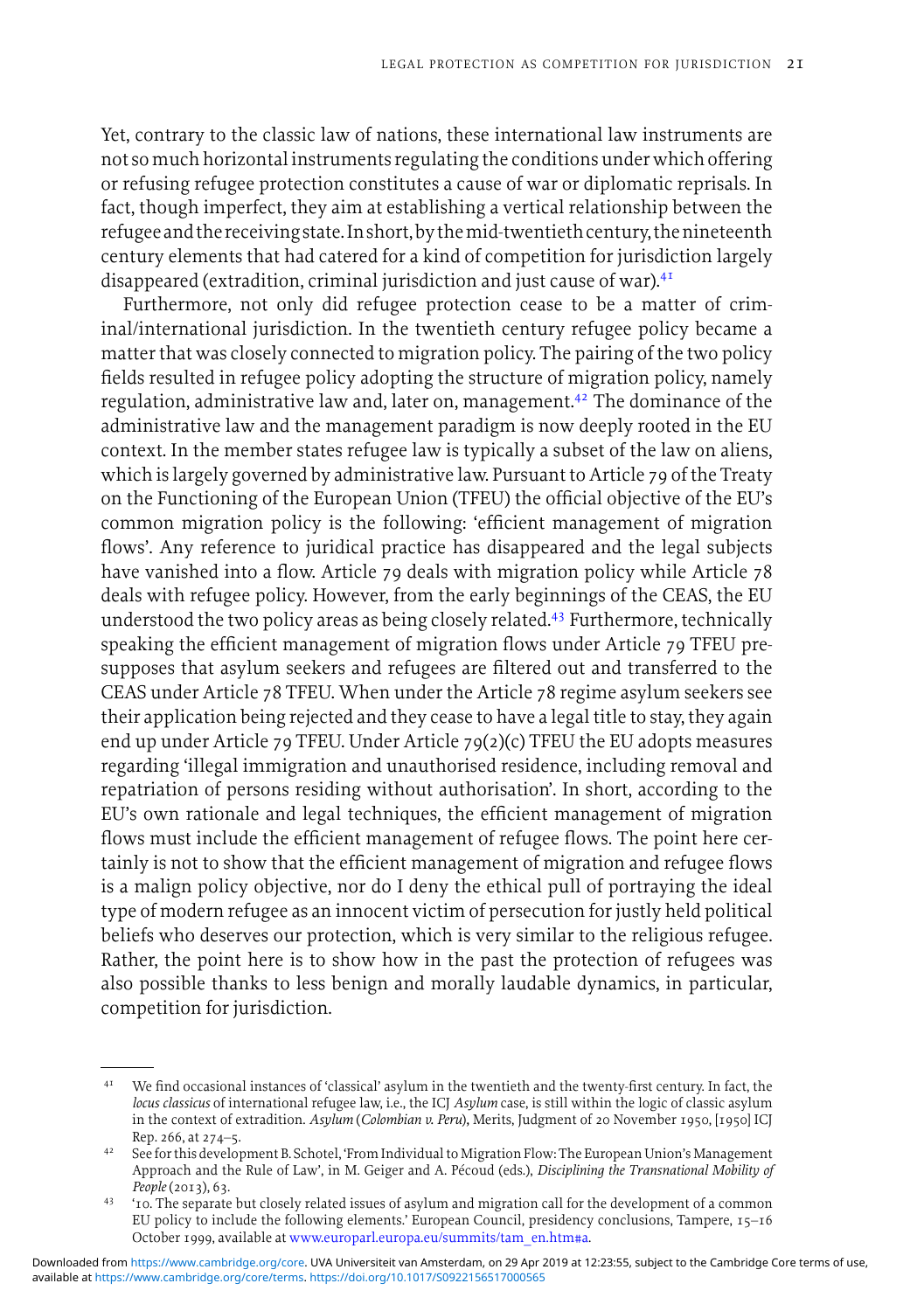## <span id="page-14-0"></span>3. COMPARING ASYLUM AND REFUGE WITH THE CEAS: MULTIPLE VERSUS SINGLE JURISDICTION

The historical arrangements offering legal protection to refugees are characterized by a plurality of jurisdictions, often competing for priority. The protection offered to refugees was a matter of claiming jurisdiction *over* the refugee. The protection of the refugee was not so much based on the refugee's individual – legal – claim to protection. Authorities offered protection to refugees to claim and defend their own jurisdiction. By contrast, the official logic and ambitions of the CEAS<sup>44</sup> are about jurisdictional integration and unification, whereby the protection of refugees is based on the individual rights of the refugee, fully in line with the approach of international refugee law pursuant to the Geneva Refugee Convention. The claim of this article is that precisely this focus on unity, integration and individual rights may unintentionally hamper the protection of refugees through law. Conversely, contrary to the official logic of the CEAS, this section will show how some of today's crucial improvements in the protection of refugees have been facilitated by the seemingly outdated mechanism of competition for jurisdiction.

The CEAS logic of jurisdictional integration and unity is most clearly expressed in the Dublin system. The crux of the Dublin Regulation is that the member state of first entry must process the refugee application. It rules out the possibility for refugees to arbitrate among the various jurisdictions of the Dublin member states. In other words, in the EU a refugee only gets to see one jurisdiction when it comes to asylum: vis-a-vis the refugee seeking access to the European asylum system, the Dublin ` countries present themselves as a single jurisdiction. The presumption underlying the Dublin mechanism is unity and commonality. Although, technically speaking, member states maintain their distinct and separate jurisdictions, they all act as one and the same when it comes to asylum. This is because the various regulations and directives of the CEAS are supposed to guarantee a homogenous and equivalent asylum approach across the CEAS member states. Hence, in theory it should not matter in what member state a refugee ends up asking for asylum. Furthermore, any potential heterogeneity in the interpretation of the common asylum system can supposedly be addressed by the CJEU through preliminary questions.<sup>45</sup>

<sup>44</sup> Since the 1997 Amsterdam Treaty, the EU has been in the process of rolling out the Common European Asylum System through a series of directives and regulations covering the various aspects of EU asylum and refugee policy. In 2013 the EU completed a second series ofinstruments upgrading the first phase of directives and regulations ('recast'). See for the CEAS, S. Kaunert and S. Léonard, 'The European Union Asylum Policy after the Treaty of Lisbon and the Stockholm Programme: Towards Supranational Governance in a Common Area of Protection', (2012) 31 *Refugee Survey Quarterly* 1; F. Ippolito and S. Velluti, 'The Recast Process of the EU Asylum System: a Balancing Act between Efficiency and Fairness', (2011) 30 *Refugee Survey Quarterly* 2; F. Ippolito, 'Establishing the Common European Asylum System: "it's a Long Long Way to Tipperary"', in A. Abass and F. Ippolito (eds.), *Regional Approaches to the Protection of Asylum Seekers: An International Legal Perspective* (2014), 113; P. Boeles et al., *European Migration Law* (2014), Ch. 6; S. Peers and N. Rogers (eds.), *EU immigration and asylum law: text and commentary* (2006); S. Peers, 'Legislative Update: The Recast Qualification Directive', (2012) 14 *European Journal of Migration and Law* 199; K. Hailbronner (ed.), *EU immigration and asylum law: commentary on EU regulations and directives* (2010).

<sup>45</sup> Domestic courts of EU member states can and sometimes must submit questions about the interpretation of EU law to the CJEU prior to deciding on the merits of case.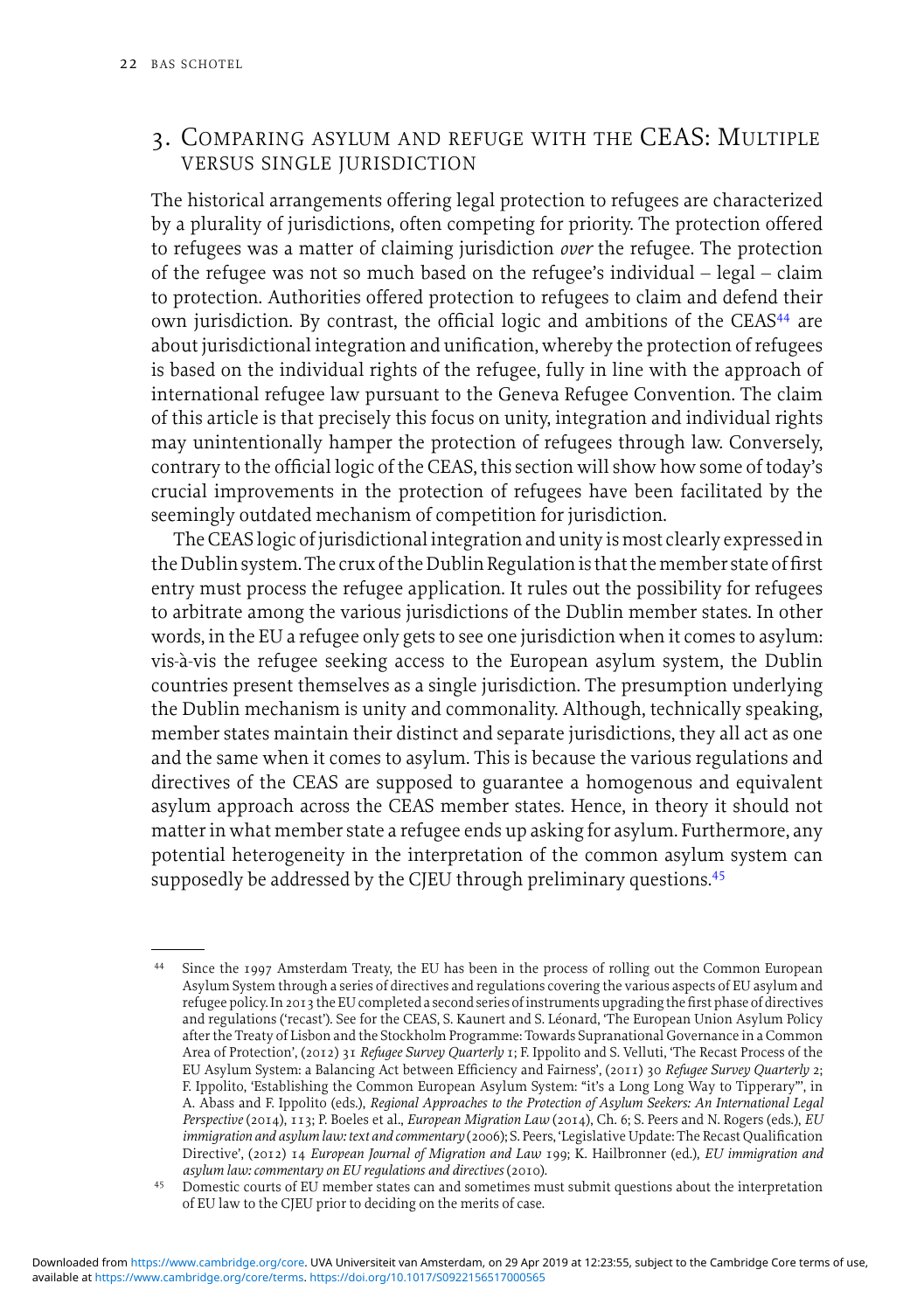The logic of jurisdictional integration and unity becomes even more prominent in the proposals to improve the CEAS. Typical failures of the current CEAS are the inadequate practices of processing asylum applications and the reception conditions in the member states that are dealing with large numbers of asylum applicants. It means that the presumed unity and commonality in asylum practices among member states do not hold true. Furthermore, the burdens are not being fairly shared among the member states. The seemingly logical response to these shortcomings of the CEAS is to enhance the integration and the unity of the system. Accordingly, EU legislation that still takes the shape of a 'directive' should be transformed into an instrument of direct integration 'regulation', e.g., a proposal to recast the Asylum Procedures Directive into the Asylum Procedures Regulation.<sup>46</sup> Probably the most far-reaching proposal in terms of jurisdictional integration and unity is the recommendation by the EU Commission<sup>47</sup> and refugee law experts<sup>48</sup> to establish a single EU body responsible for dealing with all asylum applications in the EU.

Under the official logic of the CEAS, the protection of refugees is not based on the jurisdictional claims of member states, but on the individual rights of refugees. The CEAS originated out of genuine concerns for the rights and liberties of refugees. In effect, it seeks to prevent an 'asylum lottery', 'refugees in orbit' (caused by member states refusing to deal with certain asylum applications), legal uncertainty, unfair procedures, etc. So, the motives are well intended as far as refugees are concerned. Furthermore, where under international law it is still debatable whether an individual right to asylum actually exists, under the CEAS a refugee has such a right.<sup>49</sup>

Although the official motives of the CEAS are well intended vis-a-vis the refugee, ` the political dynamics in the member states are less welcoming towards refugees. In effect, many states simply want to avoid rather than receive refugees. This political dynamic stands in contrast to the context of the historical arrangements

Proposal for a Regulation of The European Parliament and of the Council establishing a common procedure for international protection in the Union and repealing Directive 2013/32/EU, COM/2016/0467 final - 2016/0224 (COD) (2016).

<sup>&</sup>lt;sup>47</sup> '[C]onsideration could be given to the possibility of transferring responsibility for the processing of asylum claims from the national to the EU level, for instance by transforming EASO [European Asylum Support Office]into an EU-level first-instance decision-making Agency, with national branchesin each Member State, and establishing an EU-level appeal structure . . . This would establish*a single and centralised*decision-making process, in first instance and in appeal, and would thereby *ensure a complete harmonisation* of the procedures as well as a consistent evaluation of the protection needs at EU level.' 'Towards a Reform of the Common European Asylum System and Enhancing Legal Avenues to Europe', COM(2016) 197 final, 8–9 (emphasis added).

<sup>48</sup> E. Guild et al., 'Enhancing the Common European Asylum System and Alternatives to Dublin', Study for the Civil Liberties, Justice and Home Affairs Committee (July 2015) 58–9, available at [www.](http://www.europarl.europa.eu/RegData/etudes/STUD/2015/519234/IPOL_STU(2015)519234_EN.pdf) [europarl.europa.eu/RegData/etudes/STUD/2015/519234/IPOL\\_STU\(2015\)519234\\_EN.pdf.](http://www.europarl.europa.eu/RegData/etudes/STUD/2015/519234/IPOL_STU(2015)519234_EN.pdf) The authors refer to G. Goodwin-Gill, 'Regulating "Irregular" Migration: International Obligations and International Responsibilities' (International workshop, National and Kapodistrian University of Athens, Faculty of Law, Athens March 2015); R. Williams, 'Beyond Dublin - A Discussion Paper for the Greens/EFA in the European Parliament', (2015), 13; S. Carrera, D. Gros, and E. Guild, 'What Priorities for the New European Agenda on Migration', (April 2015), Centre for European Policy Studies.

<sup>49</sup> See Art. 18 Charter Fundamental Rights of the EU; Boeles et al., *supra* note 44, at 245; M.T. Gil-Bazo, 'The Charter of Fundamental Rights of the European Union and the Right to be Granted Asylum in the Union's Law', (2008) 27 *Refugee Survey Quarterly* 33. See also Art. 13 Qualification Directive suggesting that it is more than the right to apply for asylum, because 'Member States*shall grant* refugee status to a third-country national or a stateless person *who qualifies* as a refugee in accordance with Chapters II and III.' (emphases added).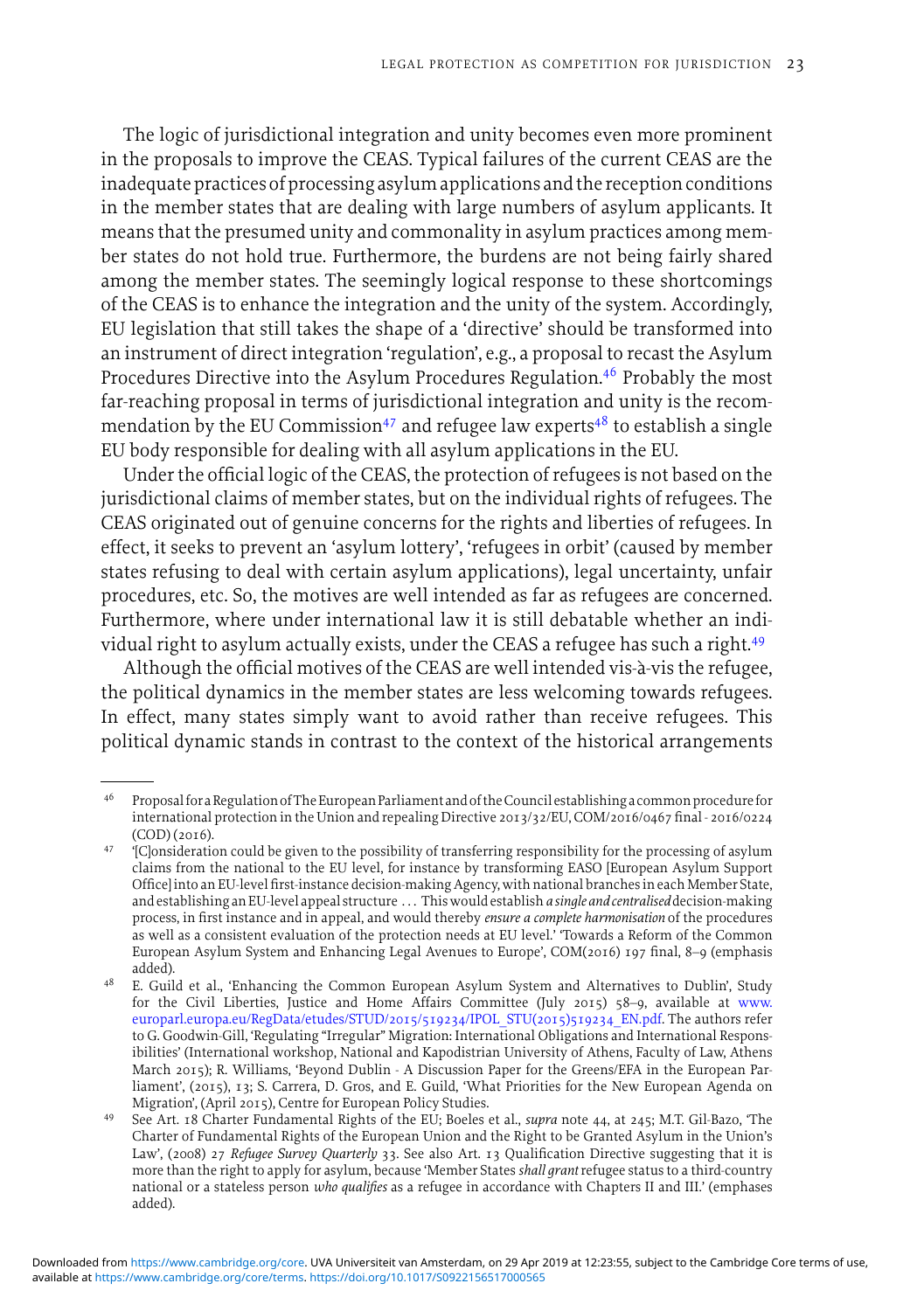protecting refugees. Especially in the context of asylum, both prosecuting and protecting authorities claimed jurisdiction over the refugee. Until the nineteenth century a large, growing population (inter alia through immigration) was considered to be an economic and military benefit.<sup>50</sup> This changed somewhere around the end of the nineteenth century and the beginning of the twentieth century.

Not only are the political dynamics different, but so is the nature of the refugee movements. Today's refugee movement consists mainly of large numbers of people who can often be categorized as belonging to groups. This corresponds with the phenomenon of the second wave of religious refugees fleeing persecution. By contrast the first wave of religious refugees and church asylum pertained to smaller numbers of refugees and were always provoked by actual or imminent individual prosecution.

For the purposes of clarity wemay schematically contrast the officiallogic and dynamics of the CEAS with the historical arrangements offering protection to refugees as follows in Figure 1.

|                | Historical regime (asylum)                                                                                                                                                 | <b>EU Refugee regime</b>                                                                                                                                                      |
|----------------|----------------------------------------------------------------------------------------------------------------------------------------------------------------------------|-------------------------------------------------------------------------------------------------------------------------------------------------------------------------------|
| 1              | Plurality of jurisdictions                                                                                                                                                 | Single jurisdiction; common EU policy                                                                                                                                         |
| $\overline{2}$ | Protection indirect - no individual right                                                                                                                                  | Right to asylum and its benefits as individual<br>right                                                                                                                       |
| 3              | Trigger is legal prosecution (except collective<br>mechanism for religious refugees)<br>Protected person often violated the law<br>Political refugee was a matter of exile | Trigger is primarily de facto persecution<br>Refugee is innocent victim; human being<br>Political refugee is successor of religious<br>refugee under the collective mechanism |
| 4              | Refugee not a migration issue                                                                                                                                              | Refugee is considered part of migration<br>phenomenon                                                                                                                         |
| 5              | Approach mainly individual                                                                                                                                                 | General official approach mainly collective and<br>comprehensive: 'efficient management of<br>migration flows                                                                 |
| 6              | Competition: Offering protection is a sign of<br>jurisdiction                                                                                                              | Refusing protection is a sign of jurisdiction                                                                                                                                 |

Figure 1. Comparison of refugee regimes

<sup>50</sup> The position of Hugo Grotius illustrates this military and economic rationale. According to Grotius it normally is in the interest of any state to have as many subjects as possible. Thus not extraditing a foreign subject to the state of origin normally *harms* the foreign state and could constitute a cause for war. However, if the foreign state has exiled the refugee, it means that the foreign state no longer wants the subject and no longer claims jurisdiction over the exile. See Tiessler-Marenda, *supra* note 8.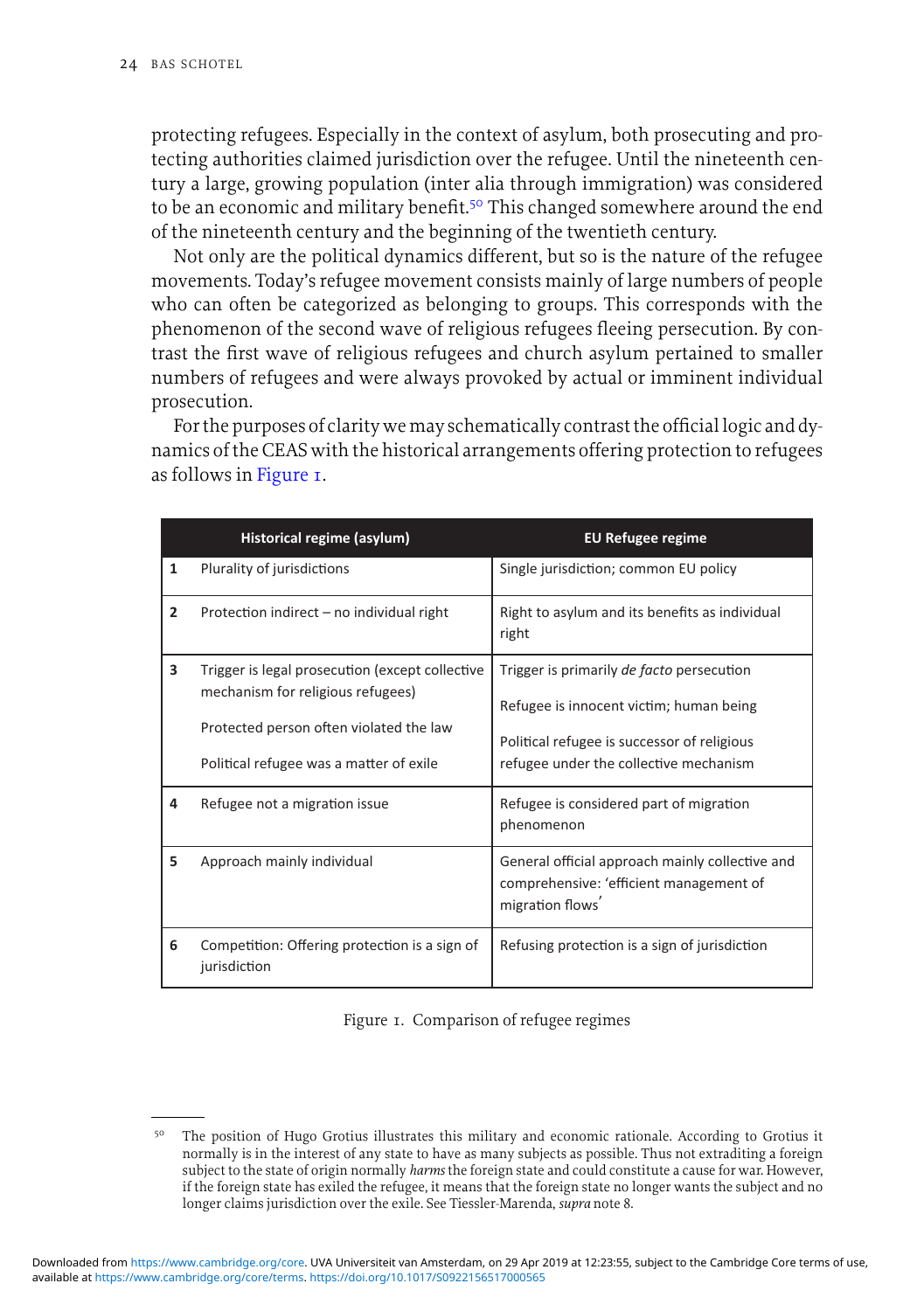Over the last few years, the CEAS has undergone legislative amendments through the so-called recast, making some important improvements in the legal protection of refugees, e.g., the recast Asylum Procedures Directive.51 These improvements have been greatly influenced by the case law of the CJEU and the ECtHR.<sup>52</sup> The contributions of the European courts fit nicely within the official logic and ambitions of the CEAS. At first glance, the case law is an expression of jurisdictional integration and the promotion of the fundamental rights of refugees. However, in what follows, I propose an alternative reading exploring how unexpectedly the mechanism of competition for jurisdiction still played a crucial role in some leading cases.

The*Hirsi* case<sup>53</sup> is arguably the example*par excellence*ofwhere thelegal protection of refugees is made possible thanks to the logic of human rights. It is the universal scope of human rights that enables the protection of refugees to be extended beyond territorial borders. Italian coastguards and customs officials were conducting pushback operations on the Mediterranean high seas. The Italian officials intercepted possible refugees and returned them to Libya, without establishing their identity and offering them the opportunity to apply for asylum. The ECtHR ruled that the Italian operations resulted in a violation of Article 3 ECHR as the returnees had faced a serious risk of inhumane and degrading treatment in Libya. The Italians had violated the prohibition on refoulement. At first glance, the *Hirsi* case is an expression of the extraterritorial scope of human rights, in particular the ECHR. In other words, the legal protection to be offered to refugees following the *Hirsi* ruling is a reflection of the universal logic of human rights. I believe that this is a legitimate characterization of the*Hirsi* case. Yet thereis an alternative reading that may be even more productive in explaining how the mechanics of legal protection really work, for we might also understand the *Hirsi* case as competition between jurisdictional claims over the refugees.

A brief passage in the *Hirsi* judgment (paragraphs 70–82), where the ECtHR establishes that the ECHR applies to this case, is crucial. Pursuant to Article 1 ECHR the contracting parties shall secure the rights and freedoms of the Convention for everyone *within* their jurisdiction. Accordingly, the Italians argued they did not have jurisdiction on the high seas and hence the ECHR did not apply. However, the Court found on the basis of previous case law and standard international law notions of jurisdiction that the Italians did exercise jurisdiction within the meaning of the

<sup>&</sup>lt;sup>51</sup> The recast Asylum Procedures Directive should guarantee that asylum applicants cannot be removed during the review of their application. Normally appeals against first instance court rulings rejecting asylum have a suspending effect. Furthermore, the application by national migration authorities of the safe country and safe third country concepts can be challenged in court. Most importantly from an institutional perspective is that not only national courts of last instance, but also first instance courts can already file preliminary questions with the CJEU; Boeles et al., *supra* note 44, at 285.

<sup>52</sup> F. Ippolito, 'The Contribution of the European Courts to the Common European Asylum System and its Ongoing Recast Process', (2013) 20 *Maastricht Journal* 261.

<sup>53</sup> *Hirsi Jamaa and Others v. Italy*, Decision of 23 February 2012, [2012] ECHR. See for analyses V. Moreno-Lax, '*Hirsi Jamaa and Others v. Italy* or the Strasbourg Court versus Extraterritorial Migration Control?', (2012) 12 *Human Rights Law Review* 574; M. Giuffre, 'Watered-Down Rights on the High Seas: ´ *Hirsi Jamaa and Others v. Italy* (2012)', (2012) 61 *International and Comparative Law Quarterly* 728; M. den Heijer, 'Reflections on *Refoulement* and Collective Expulsion in the *Hirsi* Case' (2013) 25 *International Journal of Refugee Law* 265.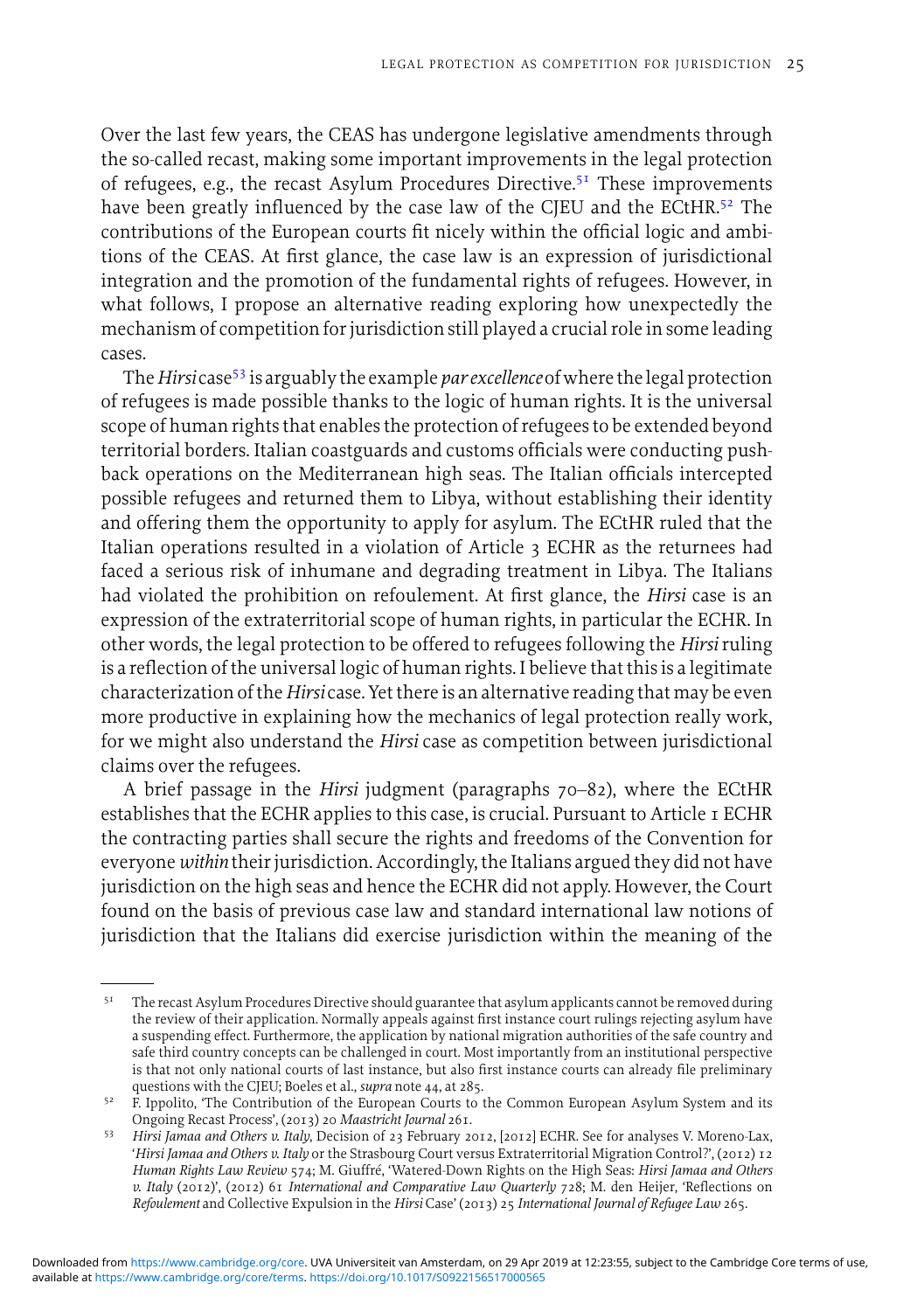ECHR. So, it is the struggle over jurisdiction between the Italian authorities and the ECtHR that actually paves the way for human rights to enter the fray.

Certainly the competition for jurisdiction is more complex than the mechanisms in our historical examples, for at the surface it is not about competing claims of jurisdiction. Quite the contrary, the Italian authorities were not claiming jurisdiction. Rather, they were denying jurisdiction. However, upon closer scrutiny thereis a jurisdictional struggle taking place, albeit more involute. Firstly, the Italian authorities denied jurisdiction in order to exclude the application of the ECHR and thus to deny the jurisdictional claims of the ECtHR. Conversely, by refusing Italy's denial of jurisdiction, the Court could establish its own jurisdiction over the case. Secondly, although Italy denied jurisdiction over the refugees in one sense, it also implicitly claimed jurisdiction in another sense. Although the facts of the case do not mention it explicitly, the Italian officials most likely issued orders and directives towards the refugees during the actual operations (e.g., orders to remain seated or notmove, form a queue, embark, disembark). By doing so the Italian officials claimed obedience or at least compliance by the refugees. This compliance was necessary for the orderly execution of the operations. Probably if the refugees had not complied, the officials would have considered themselves to have beenlegally authorized to apply coercive measures.

Of course it is technically possible for the Italian officials not to have issued any orders and commands to the refugees: The officials could simply have guided the behaviour of the refugees through *physical* means only. Also, it is possible that the officials took coercive measures without believing they were legally authorized to do so. But this would have meant that the Italian authorities had openly admitted that they had operated totally outside the law: They took measures vis-à-vis people over whom they lacked any legal authority. This position is difficult to substantiate, at least publicly. In other words, if the Italian authorities claimed to have acted legally, they necessarily must have claimed some kind of jurisdiction over the refugees. In effect, the Italian authorities denied jurisdiction in one way in order to claim jurisdiction over the refugees in another way. The Italian officials needed a form of jurisdiction over the refugees allowing them to issue legal directives and even coercivemeasures without the obligation to process asylum claims. In short, underneath the obvious universalistic logic of human rights governing the *Hirsi* case, we find competition for jurisdiction which is very similar to the historical arrangements offering protection to refugees, albeit more hidden and complex.

Like the *Hirsi* case, the obvious reading of the landmark cases of *MSS* and *NS* also amounts to the primacy of the human rights logic within the CEAS.<sup>54</sup> The question in both cases was essentially the same. Does a Dublin country violate the prohibition on degrading and inhumane treatment when it returns an asylum

<sup>54</sup> *MSS v. Belgium and Greece*, Decision of 21 January 2011, [2011] ECHR; Case C-411/10 *NS v. Secretary of State for the Home Department*; Case C-493/10 *ME and Others v. Refugee Applications Commissioner and Minister for Justice, Equality and Law Reform* [2011]. See for analyses G. Clayton, 'Asylum Seekers in Europe: *MSS v. Belgium and Greece*', (2011) 11(4) *Human Rights Law Review* 758; V. Moreno-Lax, 'Dismantling the Dublin System: *MSS v. Belgium and Greece*', (2012) 14 *European Journal of Migration and Law* 1; S. Lieven, 'Case Report on C-411/10, *NS* and C-493/10, *ME and Others*, 21 December 2011', (2012) 14 *European Journal of Migration and Law* 223.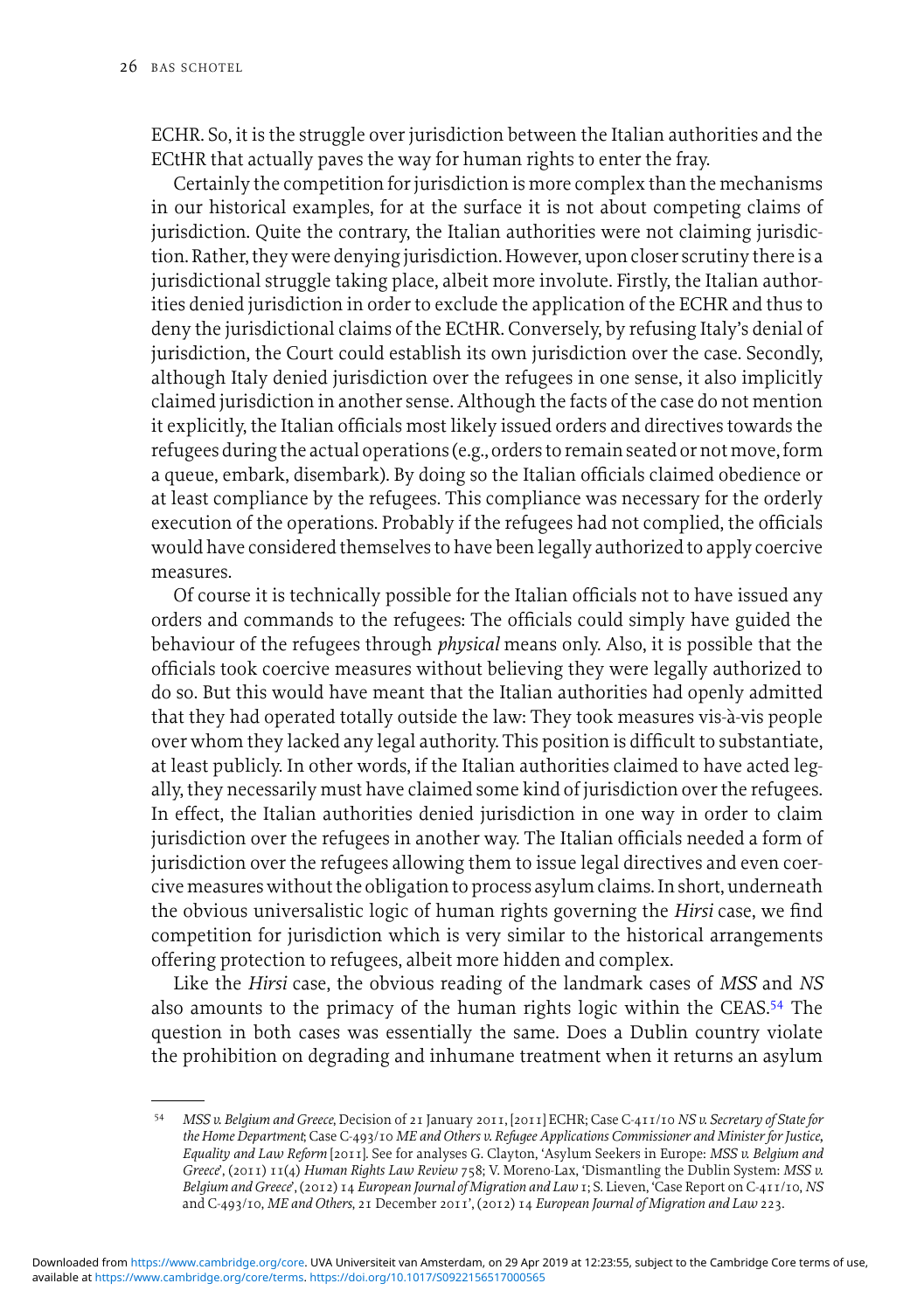applicant to the Dublin country responsible for examining the application, if the asylum procedures and reception conditions in the latter country would result in the degrading and inhumane treatment of the applicant? The European courts found that such a violation was possible (depending on the facts). It followed that under such circumstances the obligation under the Dublin Regulation to transfer the applicant must be set aside. Furthermore, if the Dublin country hosting the applicant cannot find, within a reasonable length of time, another Dublin country responsible for examining the application, it must process the application itself. In short, at first glance this is a clear case of human rights (Article 3 ECHR and Article 4 Charter of Fundamental Rights of the European Union, or CFREU) trumping the Dublin system.

Upon closer scrutiny and similarly to the *Hirsi* judgment, one finds that underneath thelogic of human rightsin the*MSS*and*NS*cases, competition forjurisdiction was taking place. In a particularly insightful analysis Morgades-Gil showed how the protection of human rights in both cases was actually triggered by the so-called sovereignty clause under the Dublin Regulation.<sup>55</sup> The sovereignty clause<sup>56</sup> allows a member state to examine an asylum application even if such an examination is not its responsibility under the Dublin Regulation. The sovereignty clause is an explicit acknowledgment of the state's prerogative to grant asylum:<sup>57</sup> Doing so is an expression of the state's sovereignty.

In *MSS* the Belgian government argued that it was bound by the Dublin Regulation to transfer the applicant and that it could only use the sovereignty clause in exceptional situations which did not apply to the case at hand (paragraphs 326–7). Conversely, the ECtHR considered that Belgium was not fully bound by EU law to transfer the applicant, because it retained its sovereignty to examine the application itself.<sup>58</sup> The sovereignty clause allowed Belgium to escape from its Dublin obligation to transfer the applicant and provided Belgium with the legal opportunity to prevent an Article 3 ECHR violation. In effect, as in the *Hirsi* case, a struggle over jurisdiction took place. The Belgian government denied its own jurisdiction, while the ECtHR precisely acknowledged the Belgian state's prerogative to grant asylum. In effect, the ECtHR found that jurisdiction comes at a price as a prerogative may also trigger an obligation: *noblesse oblige*. 59

<sup>55</sup> S. Morgades-Gil, 'The Discretion of States in the Dublin III Sytem for Determining Responsibility for Examining Applications for Asylum: What Remains of the Sovereignty and Humanitarian Clause After the Interpretations of the ECtHR and the CJEU?', (2015) 27(3) *International Journal of Refugee Law* 433, at 445.

<sup>&</sup>lt;sup>56</sup> Then Art. 3.2 of the Dublin II Regulation, now Art. 17.1 the Dublin III Regulation.

<sup>57</sup> Morgades-Gil, *supra* note 55, at 437. See also the explanatory memorandum for the Proposal for a Council Regulation establishing the criteria and mechanisms for determining the Member State responsible for examining an asylum application lodged in one of the Member States by a third-country national. /∗ COM/2001/0447 final - CNS 2001/0182 <sup>∗</sup>/ *Official Journal* 304 E, 30 October 2001, at 0192–0201*.* 'However, a Member State may sovereignly decide, for political, humanitarian or practical considerations, to agree to examine an asylum application lodged with it by a third-country national, even if it is not responsible under the criteria in the Regulation.'

As a result the presumptions of the Bosphorus doctrine did not apply according to the Court.

Morgades-Gil, *supra* note 55, at 439: 'The sovereignty clause became the guarantee of protection of human rights in the Dublin system, because if transferring of an asylum seeker to the responsible state entailed a serious violation of specific human right, the member state in which the asylum seeker would be forced to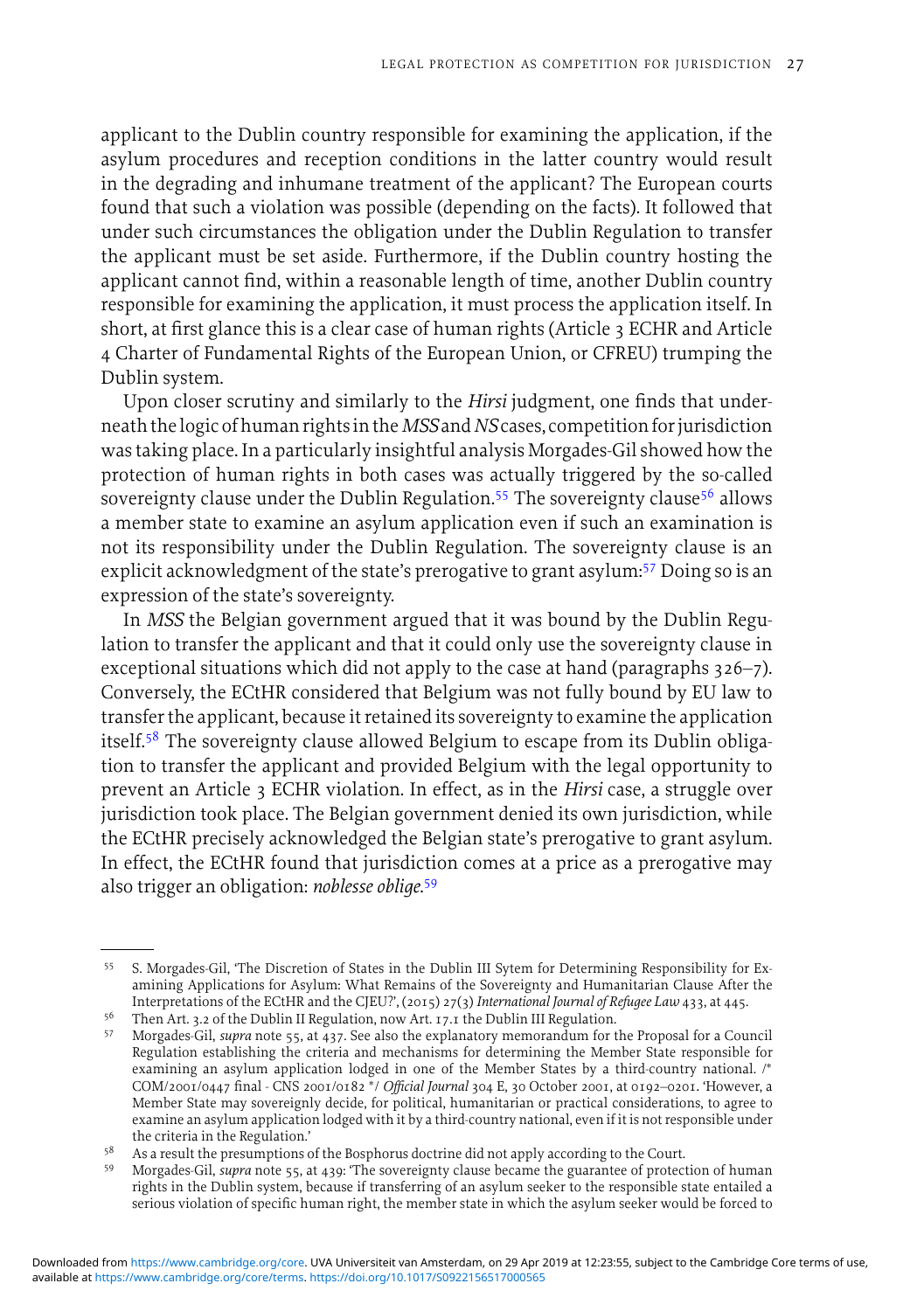In *NS* the CJEU found that a member state may not transfer an asylum seeker to the Dublin country responsible for examining the asylum application if the asylum procedures and reception conditions may result in a real risk of inhuman and degrading treatment as prohibited by Article 4 CFREU (paragraph 94). Yet in order to check whether or not the transfer of an asylum seeker would amount to a violation of fundamental rights, the CJEU first had to establish that the Charter applied to the case at hand. Again, the sovereignty clause played a crucial role. The trigger for the case was the fact that the UK government had not honoured the request by the asylum seeker to make use of the sovereignty clause and to examine his application instead of Germany (the country responsible under the Dublin Regulation) (paragraph 40). The question before the Court was whether a member state when making a decision on the use of the sovereignty clause was implementing EU law and thus triggering the application of the Charter (Article  $51$ CFREU) (paragraphs 50 and 68–9). The Court found that a decision on the use of the sovereignty clause constitutes the implementation of EU law.

So, in both *MSS* and *NS* the European courts used the separate authority or jurisdiction of each member state to grant asylum to make way for human rights protection under the ECHR and CFREU respectively. Interestingly, each Court mobilized the sovereignty clause in a slightly different way. The ECtHR concluded that the sovereignty clause enables a Dublin country to retain a separate discretion in asylum matters, which means that it can escape the fully binding effect of the EU regime, i.e., the Dublin Regulation. This allowed the ECtHR to directly examine whether there was a violation of the Convention without applying the Bosphorus doctrine. In short, the ECtHR used the sovereignty clause to set aside the EU regime and to directly apply the Convention regime. By contrast, the CJEU argued that the sovereignty clause is an integral part of the EU regime. Hence, when a Dublin country makes a decision on the use of the sovereignty clause it is implementing EU law triggering the CFREU. In other words, the CJEU used the sovereignty clause not to set aside EU law but to allow the direct application of the EU Charter. What matters for present purposes is to see how at two levels a plurality of jurisdictions created a legal mechanism to protect refugees. Firstly, each individual Dublin country retains separate jurisdiction vis-a-vis the integrated Dublin system. Secondly, ` each European Court has its own separate jurisdiction which allows each Court to come up with its own construction of the sovereignty clause. The ultimate upshot is that the CEAS ceases to present itself as a singular jurisdiction vis-a-vis the refugee, ` paving the way for various opportunities for legal protection.

The European courts have ruled that when reviewing decisions on international protection and expulsion domestic courts should not only look at points of law but also the facts of the case. Furthermore, the courts should subject the decisions to a rigorous scrutiny.<sup>60</sup> This case law directly resulted in the recasting of the Asylum

assume responsibility for its application.' With a reference to P. Mallia, 'Case of *MSS v. Belgium and Greece*: A catalyst in the re-thinking of the Dublin II Regulation', (2011) 30 *Refugee Survey Quarterly* 107, at 126.

<sup>60</sup> Case C-69/10, *Brahim Samba Diouf v. Ministre du Travail*, [2011]; see *MSS* case, *supra* note 54; *Soering v. the United Kingdom*, Decision of 7 July 1989, [1989] ECHR (Ser. A-161); *Vilvarajah and others v. the United Kingdom*,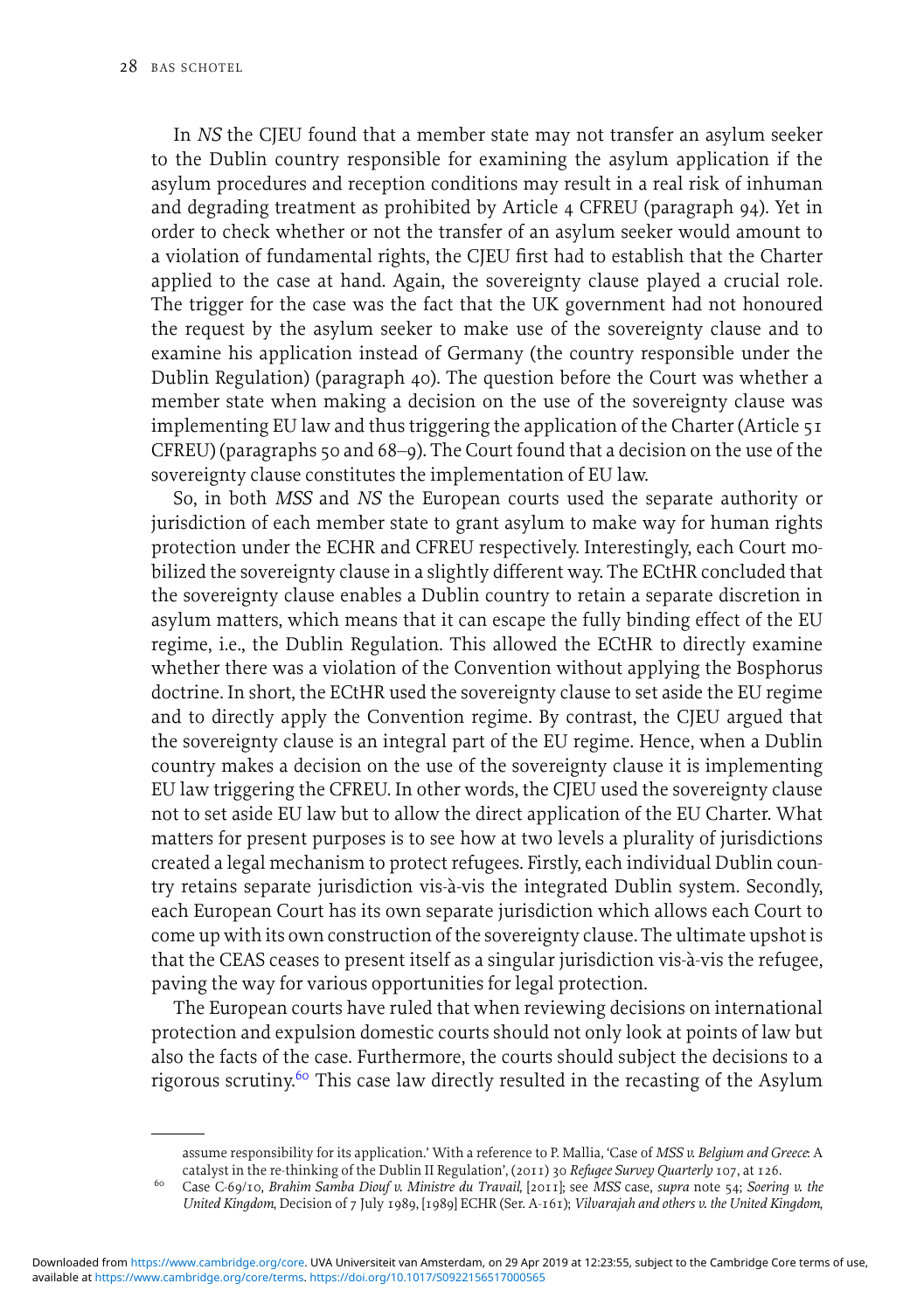Procedures Directive incorporating in Article 46(3) the obligation for the domestic courts of the member states to conduct a full *ex nunc* examination of both the facts and points of law when reviewing a decision refusing international protection. At first glance, it is a clear example of how the logic of human rights improves EU legislation for the benefit of refugees. By the same token, we may also read into this example an underlying logic of competition for jurisdiction which is very similar to the historical mechanism of asylum. In the case of church asylum, the refugee sought protection from a church authority or jurisdiction against the prosecuting authorities. The fact of being within the jurisdiction of the church authority provided the refugee with some immunity from prosecution. But not complete immunity. The church asylum operated as a safeguard that the refugee would obtain a fair trial and would not be subject to cruel punishment; it did not mean that the refugee would not be prosecuted, tried, condemned and punished. Similarly, in the EU context the refugee appeals to the jurisdiction of the ECtHR and CJEU for protection against the decision of domestic authorities. The European courts do not offer fullimmunity but simply intervene in order to ensure that the refugee can obtain a fair and thorough examination of his case. So, they respect the jurisdiction of a domestic court in so far as it lives up to the standards of fair procedures and rigorous scrutiny.

Still, things become different when the refugee resorts to the ECtHR to establish whether Article 3 has been violated. Here the Court will not simply defer to the fair procedures of domestic courts but conduct its own investigation. For the purposes of the present article, we can interpret this mechanism as an outright struggle over jurisdiction whereby the Court assumes full jurisdiction over the refugee and the case. It echoes earlier forms of church asylum whereby the church authority simply took over the prosecution of the refugee from the secular authorities.

To conclude my alternative reading of some influential recent cases through the lens of competition for jurisdiction, let us briefly consider one of the landmark cases of European asylum law, namely the *Soering* case.<sup>61</sup> In *Soering* the ECtHR held that Article 3 ECHR prohibits *refoulement*, i.e., expulsion, if there is a real risk that the person to be expelled will suffer ill treatment in the country of origin. The ruling is the basis for many cases filed by failed asylum seekers and has become a pillar of European asylum law. Yet the mechanism underlying *Soering* is very similar to the historical arrangement of asylum.

First of all, Soering was not fleeing persecution for any of the standard Refugee Convention reasons. He was a murderer facing ordinary criminal prosecution in the US and most likely would have ended up on death row. So, the figure of Soering corresponds very much with the classical refugee seeking church asylum. Secondly, a central question for the Court was its own competence in the matter: Is the Court competent to hear cases concerning *potential* Article 3 violations (as opposed to actual violations)? And does the Convention extend to violations that may take

Decision of 30 October 1991, [1991] ECHR. For an overview of the case law and its developments I rely on the excellent discussion in M. Reneman, *EU asylum procedures and the right to an effective remedy* (2013: dissertation Leiden University), Ch. 9.

<sup>61</sup> See *Soering* case, *supra* note 60. For the unexpected relevance of *Soering* for European asylum law I rely on H. Battjes, 'Landmarks: Soering's Legacy', (2008) 1 *Amsterdam Law Forum* 139.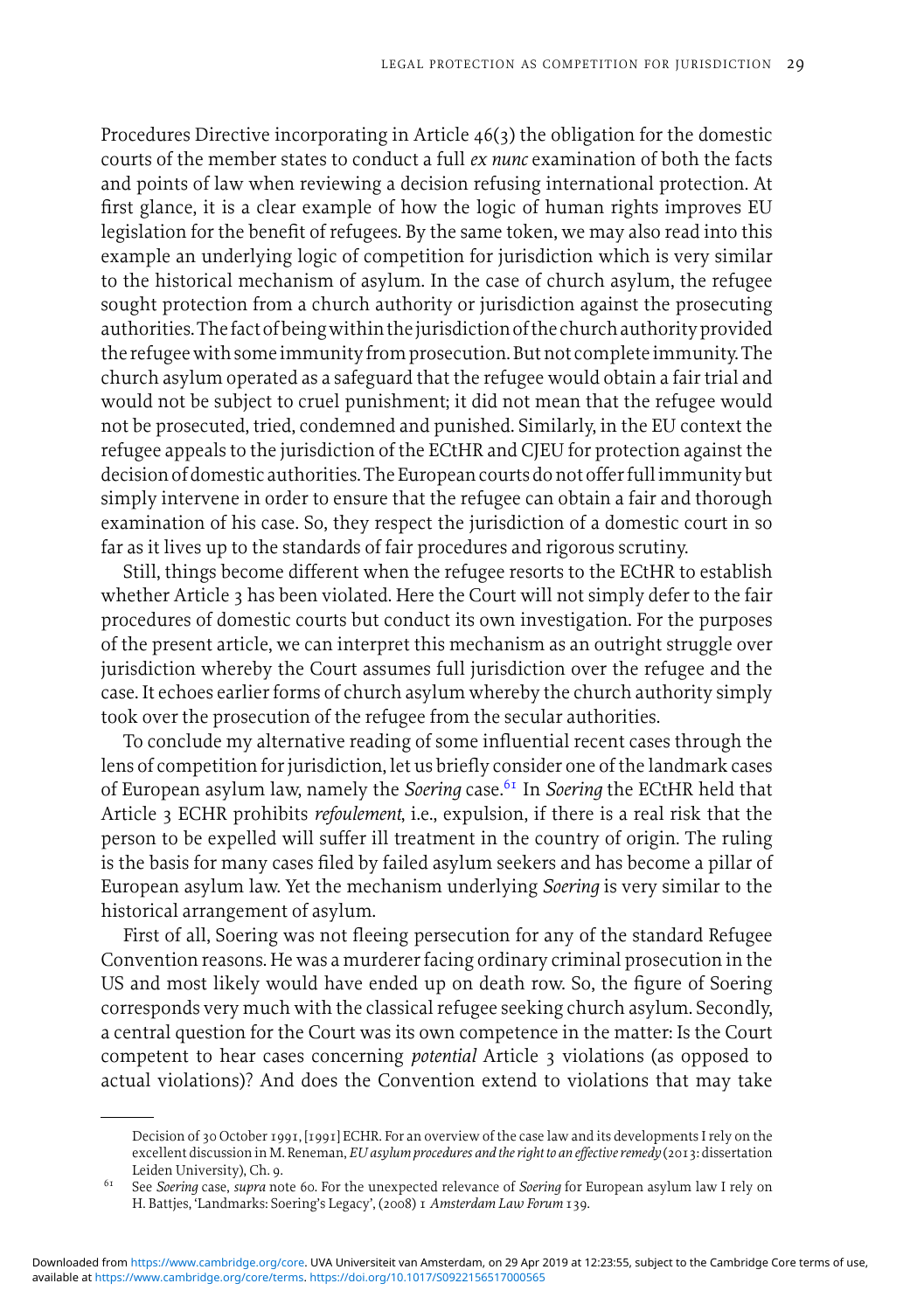place outside the jurisdiction of a contracting party? The Court decided in the affirmative and claimed its jurisdiction over the case. Thirdly, Soering was also sought by other authorities. The US and German authorities were trying to exercise their criminal jurisdiction over Soering by obtaining his extradition from the UK. It is a classic case of asylum in the context of extradition which fully corresponds with the historical model of church asylum. Moreover, the Court explicitly found it relevant that the German authorities were also claiming Soering, for it offered the UK an alternative to extraditing him to the US. In other words, the multiple claims of jurisdiction over Soering made protection possible. Finally, in a classical reasoning echoing the official rationale underlying church asylum, the Court ruled against extradition because there were no sufficient guarantees that Soering would not face capital punishment and cruel or ill treatment. In short, even a pillar of EU asylum law is very much based on mechanisms almost identical to the historical arrangements offering protection to refugees.

Not only competition for jurisdiction at the supranational and transnationallevel creates opportunities for the legal protection of refugees at the local level, but also the constitutional (as in *staatsrechtlich*) structures within member states dividing competences and jurisdiction (e.g., the role of states versus the federal authorities in Germany, and city authorities versus national authorities in the Netherlands and Belgium). City authorities provide protection to rejected asylum seekers on the basis not of human rights or an individual right to asylum, but their own distinct and exclusive jurisdiction or competence in matters of public order, so offering protection for the sake of exercising power.<sup>62</sup>

## 4. CONCLUSIONS

Further to my comparative analyses of the historic and current refugee regimes, it may be tempting to draw some normative and prescriptive conclusions about what should be done. However, the method adopted in this article is rather ill-suited to support any material prescriptive conclusions. I have relied on legal history in order to identify conditions for the legal protection of refugees and compare those circumstances with the current European refugee regime. We must manage our expectations when it comes to the practical benefits of historical analyses: History cannot provide us with guarantees for what will work in the future.

Furthermore, the article did not address legitimate concerns about the downside of competing jurisdictions. It is beyond the scope of this article to do so, but I should mention probably the most serious normative objection. Promoting the plurality of jurisdiction would increase the ineffectiveness of EU refugee policy and

 $^{62}$  For references to the – mostly social science – literature on local policies that are more favourable to migrants than national policies, and also a case study of the reverse – local polices that are more exclusionary than national policies – see M. Ambrosini, '"We are against a multi-ethnic society": policies of exclusion at the urban level in Italy', (2012) 36 *Ethnic and Racial Studies* 136. For an insightful case study of the Netherlands, see I. Versteegt and M. Maussen, 'Contested policies of exclusion: Resistance and protest against asylum policy in the Netherlands', ACCEPT-Pluralism report, (2012).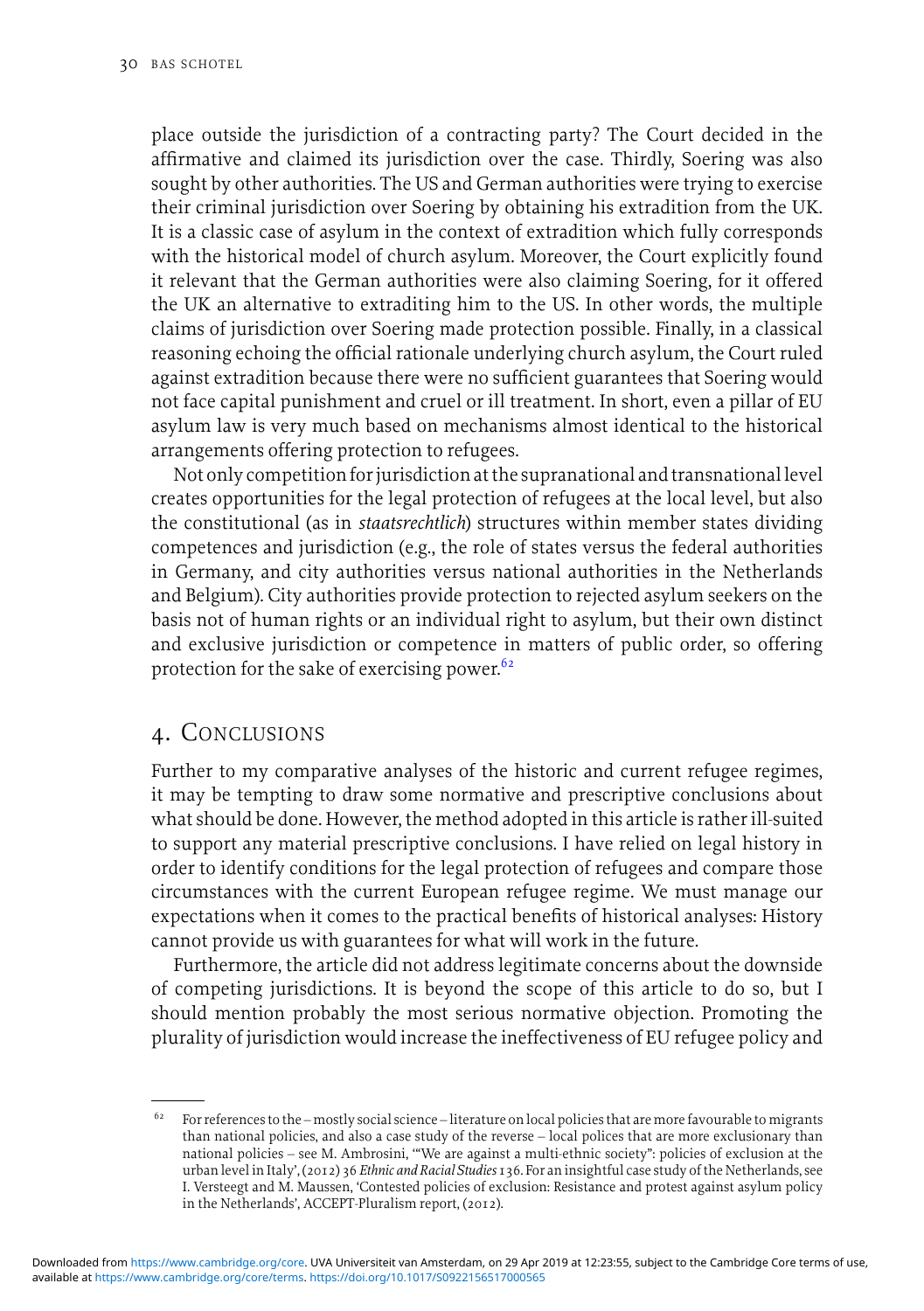compromise the legal protection of refugees. The approach would only aggravate the central problem of EU refugee policy: political and legal fragmentation.

This objection ultimately relies on an empirical assumption about the necessary connection between fragmentation and effectiveness. Examining this assumption lies beyond the scope of this article. Still, at first glance the connection seems more nuanced. There are many examples in other policy areas where the plurality of jurisdictions is compatible with and even beneficial to effective policies. This objection should consider these examples.<sup>63</sup>

But even if this normative objection is empirically sound and a plurality of jurisdictions and competition for jurisdiction hampers effective refugee policy, this does not necessarily damage the central aim of this article, for I am trying to show the connection between protection through law and competition for jurisdiction. If jurists are concerned about legal protection they should reconsider an outright promotion ofintegrating jurisdictionsin refugeematters. However, I am not arguing in this article that legal protection is the only objective which is worthwhile pursuing. Personally, I believe that jurists should focus on and champion legal protection because experts in other disciplines are less likely and competent to take up the cause. But this leaves completely unaffected the possibility of there being good and overriding reasons for giving priority to effective policy over legal protection. In short, even if competition for jurisdiction hampers effective policy, it need not affect the argument posed in this article.

However, the plurality of jurisdictions most likely leads to diverging legal practices among jurisdictions causing legal inequality. Also, there is a risk of a race to the bottom. Legal inequality can be a serious problem. Yet in a way the plurality of jurisdictions is precisely a mitigating factor. What matters is whether there are sufficient alternative jurisdictions (local, national and supranational) available to which the refugee can appeal for protection. Similarly, the plurality of competing jurisdictions may operate as a mitigating factor against a race to the bottom. In theory the classical cure for a race to the bottom is centralized intervention. But this often presumes that the race to the bottom is caused by a collective action problem and moral hazard. In the context of refugee policy, it is much more a problem of how national policymakers can deal with (the perceptions of) national and local anti-refugee sentiments. It is not immediately clear how an integrated approach could stop such a race to the bottom.

Bearing in mind this legitimate normative objection against competition for jurisdiction, as well as the mitigating factors, by comparing the historical legal mechanisms with the CEAS we gained some insights into what worked and did not work in the past and what were possible factors for successes and failures. So, for now, my conclusions are fourfold.

 $^{63} \quad$  Multiple jurisdictions may produce competing and contrasting interpretations of legal norms. By the same token, it is precisely legal experts who have the capacity to reconcile seemingly opposing interpretations and by doing so promote determinacy and legal certainty. A case in point of such a reconciling operation is A. Lübbe, "Systemic Flaws" and Dublin Transfers: Incompatible Tests before the CJEU and the ECtHR?', (2015) 27 *International Journal of Refugee Law* 135.